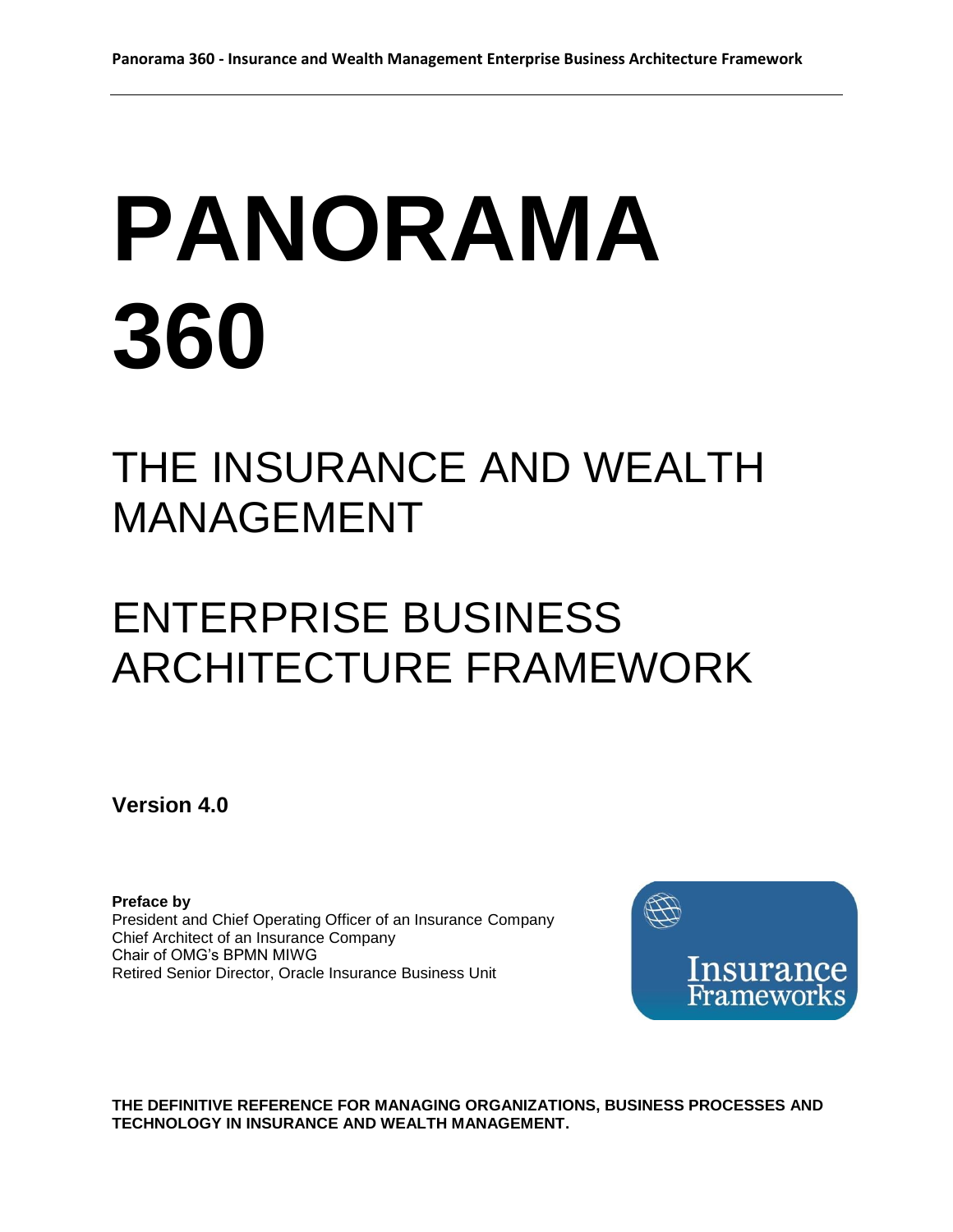#### **©Copyright – All rights reserved.**

Panorama 360 is distributed and published by Insurance Frameworks Inc. (www.InsuranceFrameworks.com). Formerly, Panorama 360 was called Vista.

©1997, 2002, 2007, 2011, 2017 Version 0.0 published 1997, version 1.0 published 2002, version 2.0 published 2007, version 3.0 published 2011, version 4.0 published 2017.

**ISBN-13: 978-1539746195 ISBN-10: 1539746194**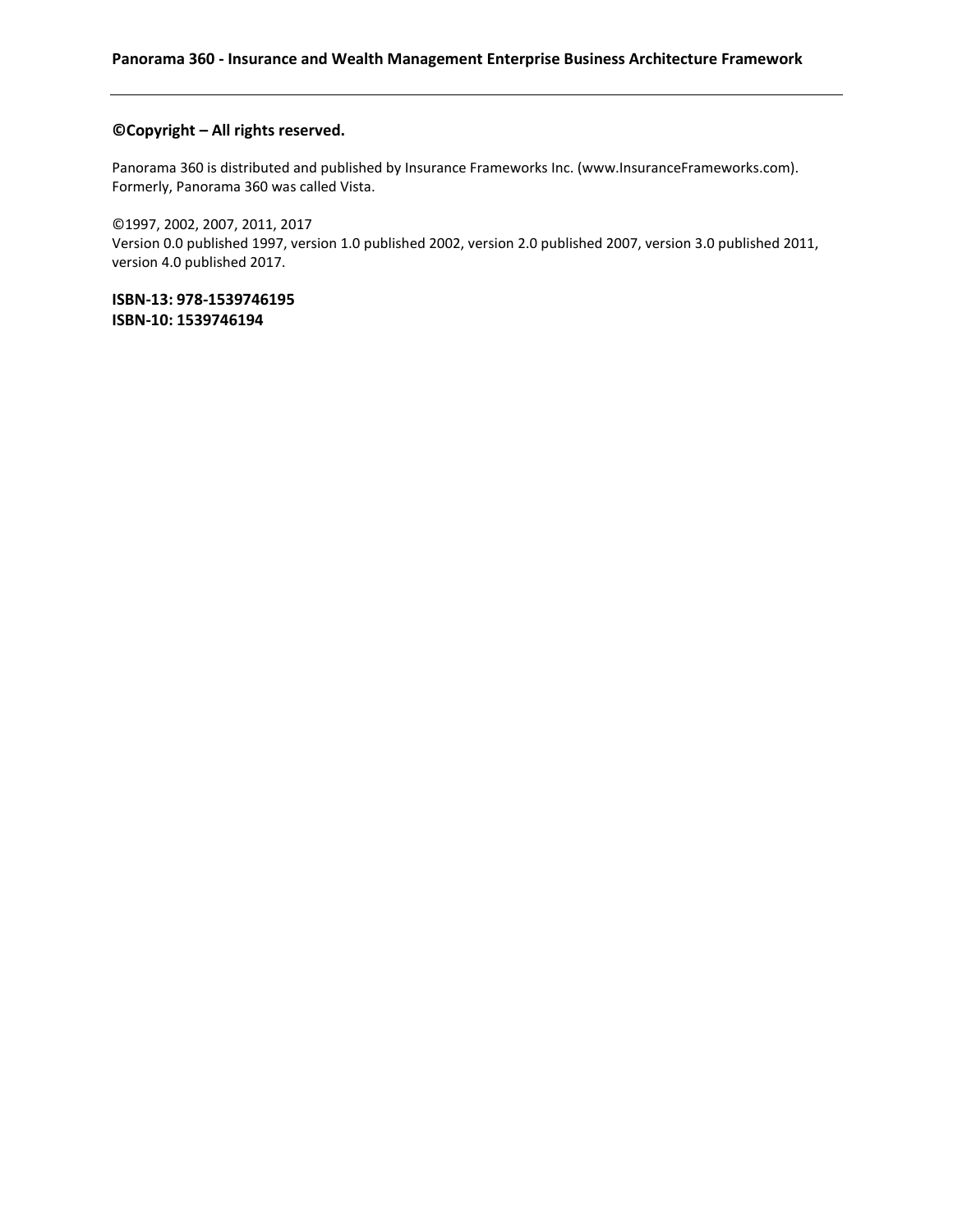# **TABLE OF CONTENTS**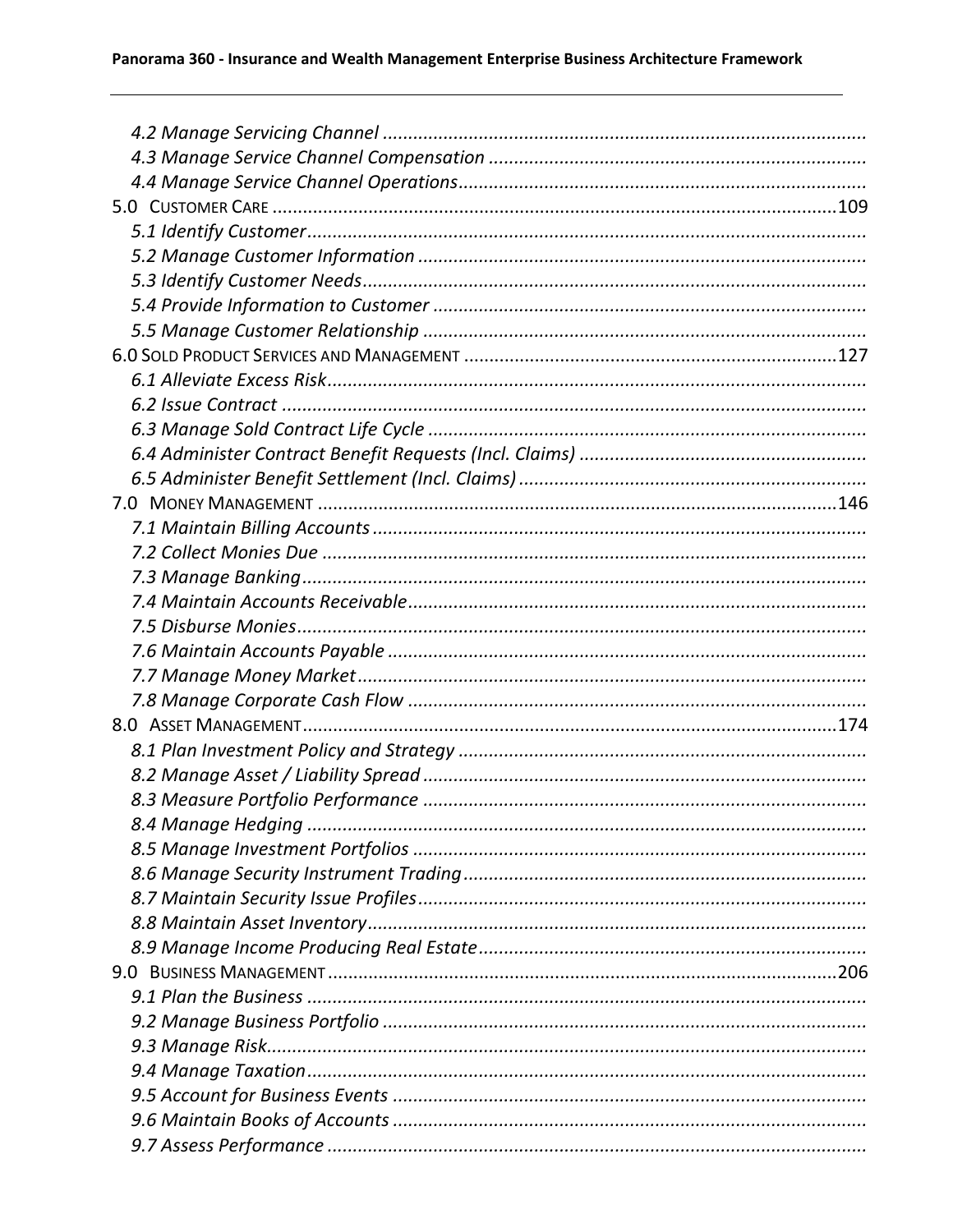| 10.0 |  |
|------|--|
|      |  |
|      |  |
|      |  |
|      |  |
|      |  |
|      |  |
|      |  |
| 11.0 |  |
|      |  |
|      |  |
|      |  |
|      |  |
|      |  |
|      |  |
|      |  |
|      |  |
|      |  |
|      |  |
|      |  |
|      |  |
|      |  |
|      |  |
|      |  |
|      |  |
|      |  |
|      |  |
|      |  |
|      |  |
|      |  |
|      |  |
|      |  |
|      |  |
|      |  |
|      |  |
|      |  |
|      |  |
|      |  |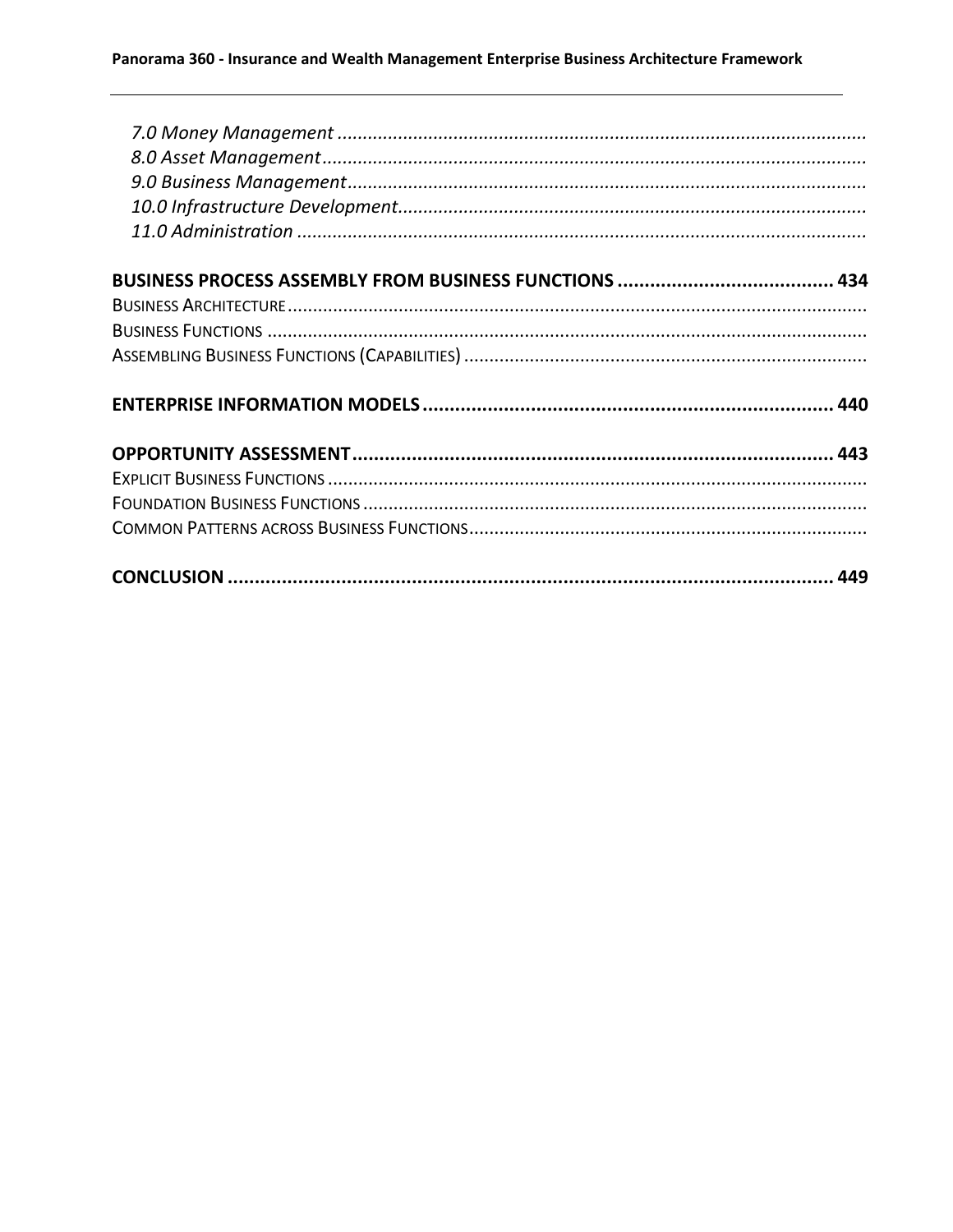# <span id="page-6-0"></span>**PREFACE**

*"Panorama 360 is a reference framework that has been integrated at La Capitale General Insurance and its subsidiaries for over 8 years, both in our projects, architectural approaches and various analyses.*

*Whether it is used to organize and analyze business processes, prepare projects, perform requirements modeling or for our ROI activities, this reference framework provides a reliable source of information. When accessing the 75 major insurance business functions, which are skillfully identified and concisely described, we obtain a clear scope definition of the targeted business domains, highlighting the context and therefore facilitating decisions. The richness found in Panorama 360 is based on the fact that the 500 documented business functions are focused on the insurance industry.*

*Now integrated into our business activities, the Panorama 360 insurance reference framework ensures greater velocity and more particularly in validating that all business areas and services in our companies are addressed. Used in concert with our official project management, architecture and business analysis methodologies, Panorama 360 ensures consistency in our practices, offering a value proposition centered on business."*

> *Constance Lemieux, C.Dir., President and Chief Operating Officer Property and Casualty Insurance Sector of La Capitale*

*"Panorama 360 has given us a jumpstart for capacity based planning, the next level in our architecture modeling ambition and the management of the strategic changes and project portfolio."*

*Kees Tuijnman, Enterprise Architect at Vivat Verzekeringen*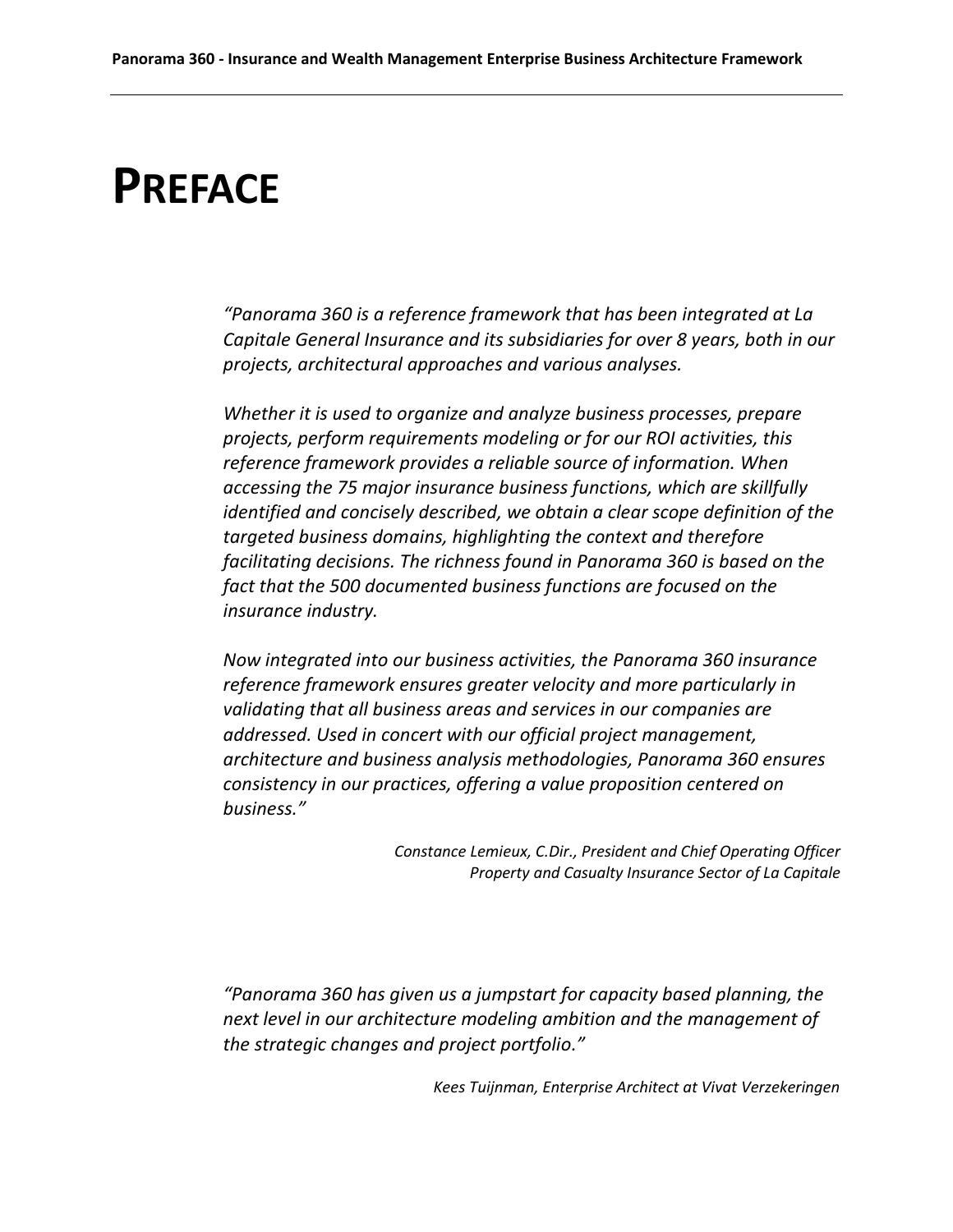*"Panorama 360 Insurance and Wealth Management creates a common language and information structure for organizations to capture and communicate their business process architecture. This comprehensive framework acts as catalyst and accelerator for visualizing, innovating, transforming and/or improving how things get done within an organization."*

*Denis Gagné, Chair of OMG's BPMN MIWG and CEO & CTO Trisotech*

*"Panorama 360 represents a comprehensive and easy to use reference architecture model for the insurance and wealth management industry. From new product introduction to process re-engineering, these end-to-end models can be used to accelerate change often required to survive in a highly competitive environment."*

*Paul Dolbec, Retired Senior Director, Oracle Insurance Business Unit*

Panorama 360 Insurance and Wealth Management Enterprise Business Architecture Framework is an extensive and comprehensive reference model for managing organizations including planning designing, developing and implementing business processes and technology. Panorama 360 was developed over several years by senior insurance business and IT executives who have worked globally with more than 100 insurance and wealth management companies.

Panorama 360 Enterprise Business Architecture Framework is used as an accelerator by insurance and wealth management organizations throughout the world including banks. This  $4<sup>th</sup>$  version of Panorama 360 includes:

- Three tier decomposition of all business functions
- Three tier decomposition of information components
- Business functions and information intersections
- How to build business processes with Panorama 360

The Panorama 360 Enterprise Business Architecture Framework has been successfully used in several situations such as but not limited to: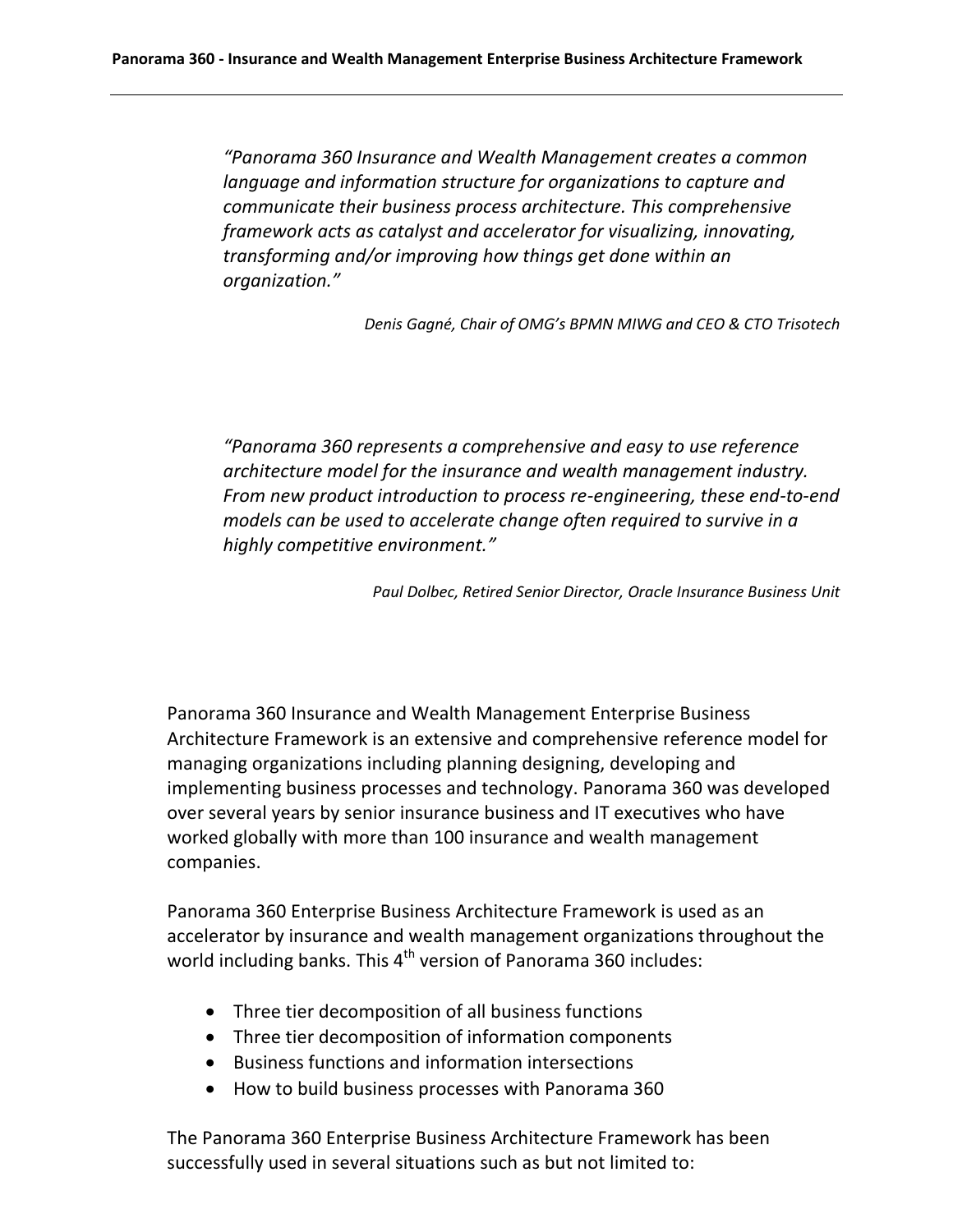- Organizational planning
- Digital transformation
- Business and IT architectures
- **•** Business process definitions
- Process improvements
- Business requirements
- Software evaluations
- Information management
- Mergers and acquisitions

Whether you are an insurance company or a wealth management organization, a consulting company, an independent consultant or a technology vendor, you will find in Panorama 360 Enterprise Business Architecture Framework a key asset to create value, reduce project costs while increasing quality and speed.

> *Pierre Gagné, Panorama 360 Co-creator President, Insurance Frameworks Inc. President, Northview Knowledge Corporation*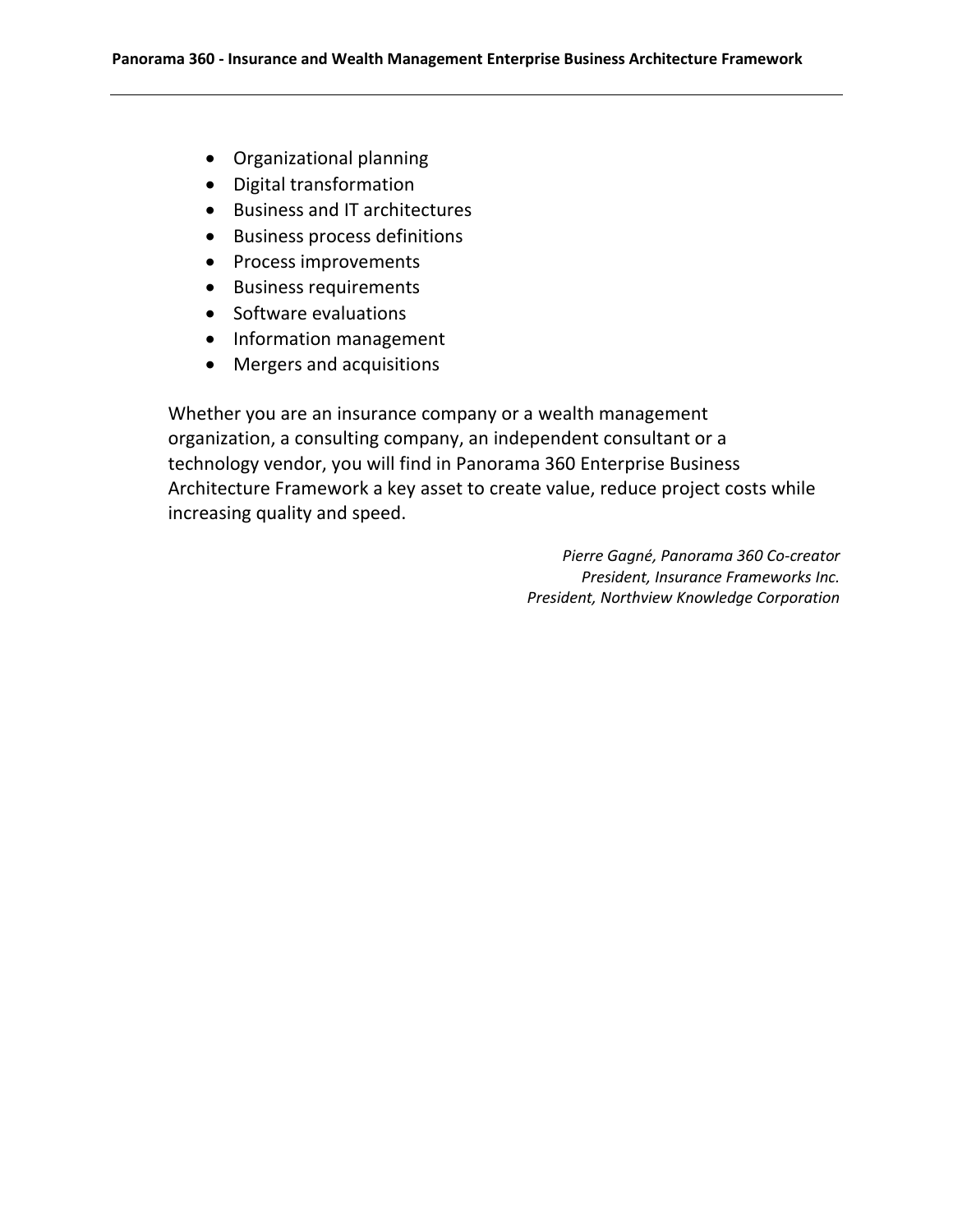# <span id="page-9-0"></span>**INTRODUCTION**

The following framework represents a conceptual view of what any insurance and wealth management company is comprised of and what aspects they need to focus on. The remaining sections of this document describe the enterprise business architecture of insurance and wealth management institutions plus how they are structured from a functional and from an information perspective.

<span id="page-9-1"></span>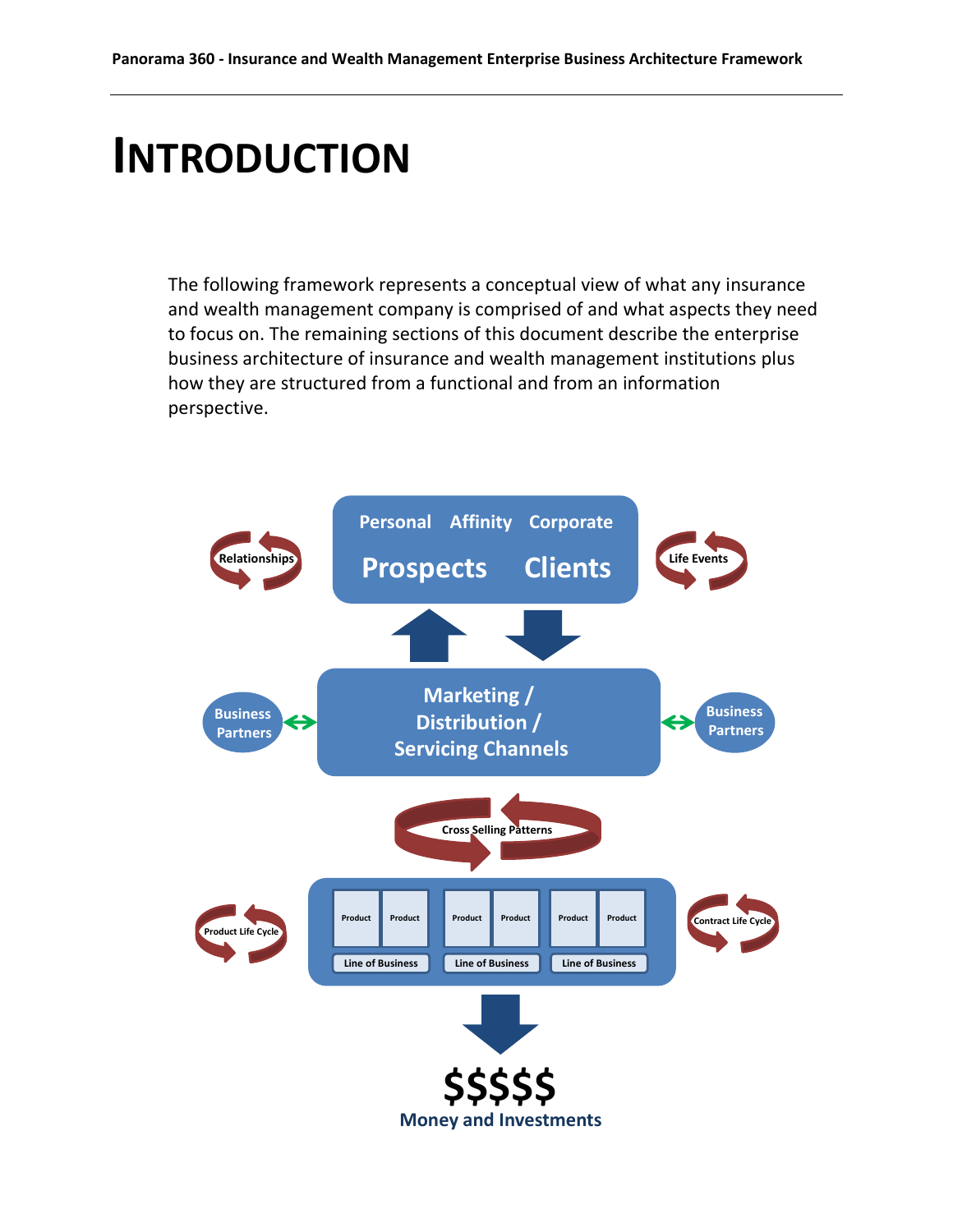# **ENTERPRISE ARCHITECTURE**

# <span id="page-10-0"></span>**What is an enterprise model?**

An enterprise model is like a box of interlocking plastic bricks where one can find components that could be assembled and connected to become part of a structure. Such a box would have a number of small parts that when assembled together can represent buildings or any objects that can be made with these bricks.

An enterprise architecture acts in the same way. They are the functional and data components that can be found in an organization, just like interlocking brinks or parts of a puzzle.

This document contains all the business functions that can be found in an insurance or wealth management company. It represents all the functions and all the information components that can be found to operate in this industry.

*To make things easy, the functions found in this model can also be called "capabilities". It means that each business function in this model is an individual business capability and portrays an engineered view of the industry. The words "function" and "business capability" will be used interchangeably in this document.*

# <span id="page-10-1"></span>**Business Functions (Capabilities)**

The characteristics found in business functions are:

- o They are the fundamental building blocks of the business
- o They have to be done well to deliver the required products and services to chosen markets in a profitable way
- o Each of them produce a complete and valuable business output
- o They are comprised of well-defined business functions and their related information
- o There is a strong affinity between function and data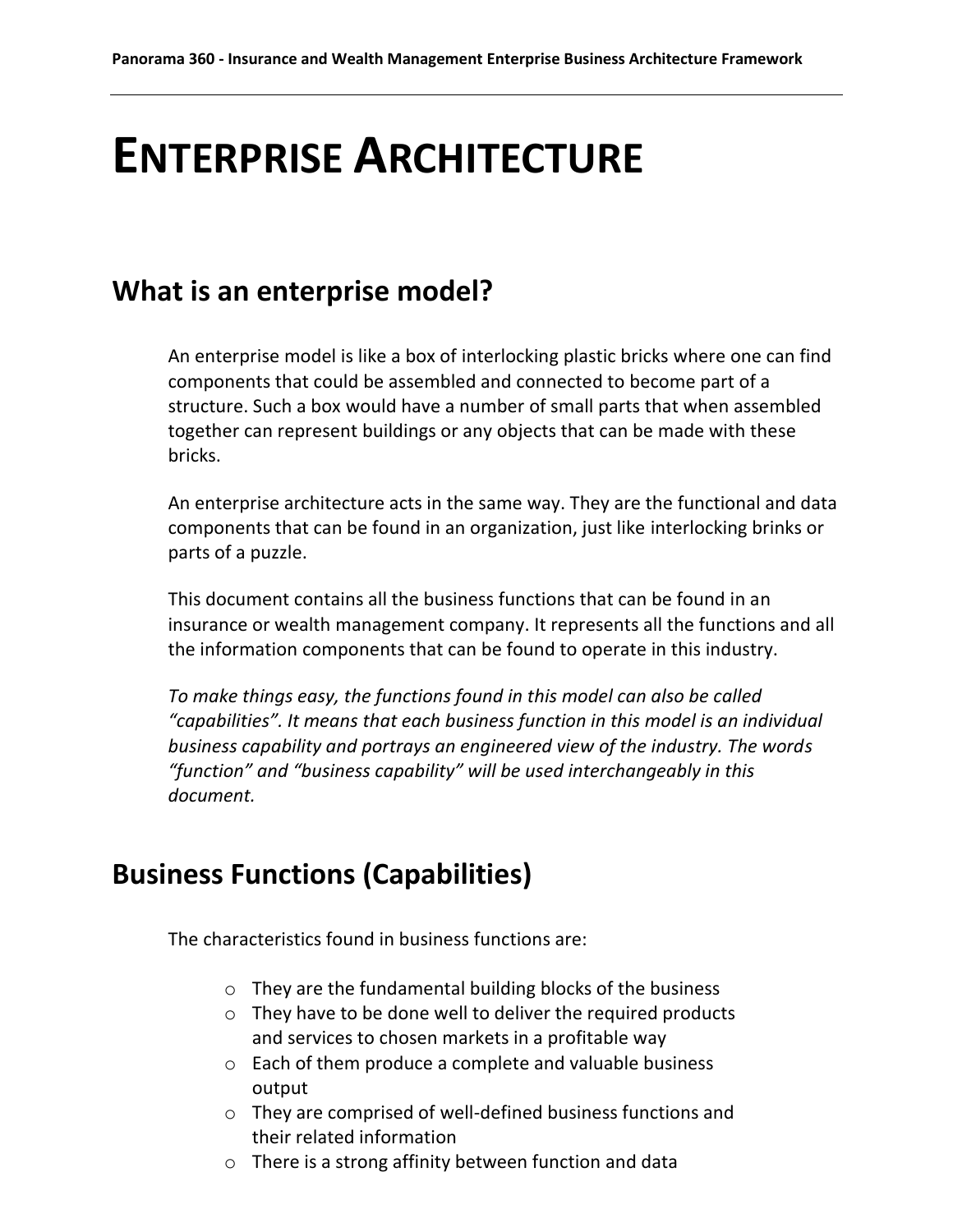- o They exist independently of organization
- o They exist independently of jobs
- o They exist independently of geography
- o They exist independently of information technology
- o They can be deployed flexibly across organization by:
	- Geography
	- Product line
	- Accountability
- o They can be outsourced or in-sourced
- o They can be centralized or decentralized
- o They can be adapted to different market, product, jurisdictional, or management needs
- o They can be linked to form business processes

#### **One word of caution: do not violate the function boundaries.**

# <span id="page-11-0"></span>**Core Panorama 360 Concepts**

The Panorama 360 enterprise model includes the following concepts:

- o Extended insurance and wealth management enterprise
- o Infrastructure excellence
- o Business functions or capabilities
- o Product structure definition
- o Customer intimacy
- o Life cycle management
- o Money and invested asset management
- o Measurement discipline
- o Management planning & stewardship

Not included in the Panorama 360 model is what varies from one company to another. Companies in this industry differentiate themselves from their competition in four different ways:

- o The forms that they use
- o The rules they apply to processes and information
- o The way processes are sequenced
- o Their company culture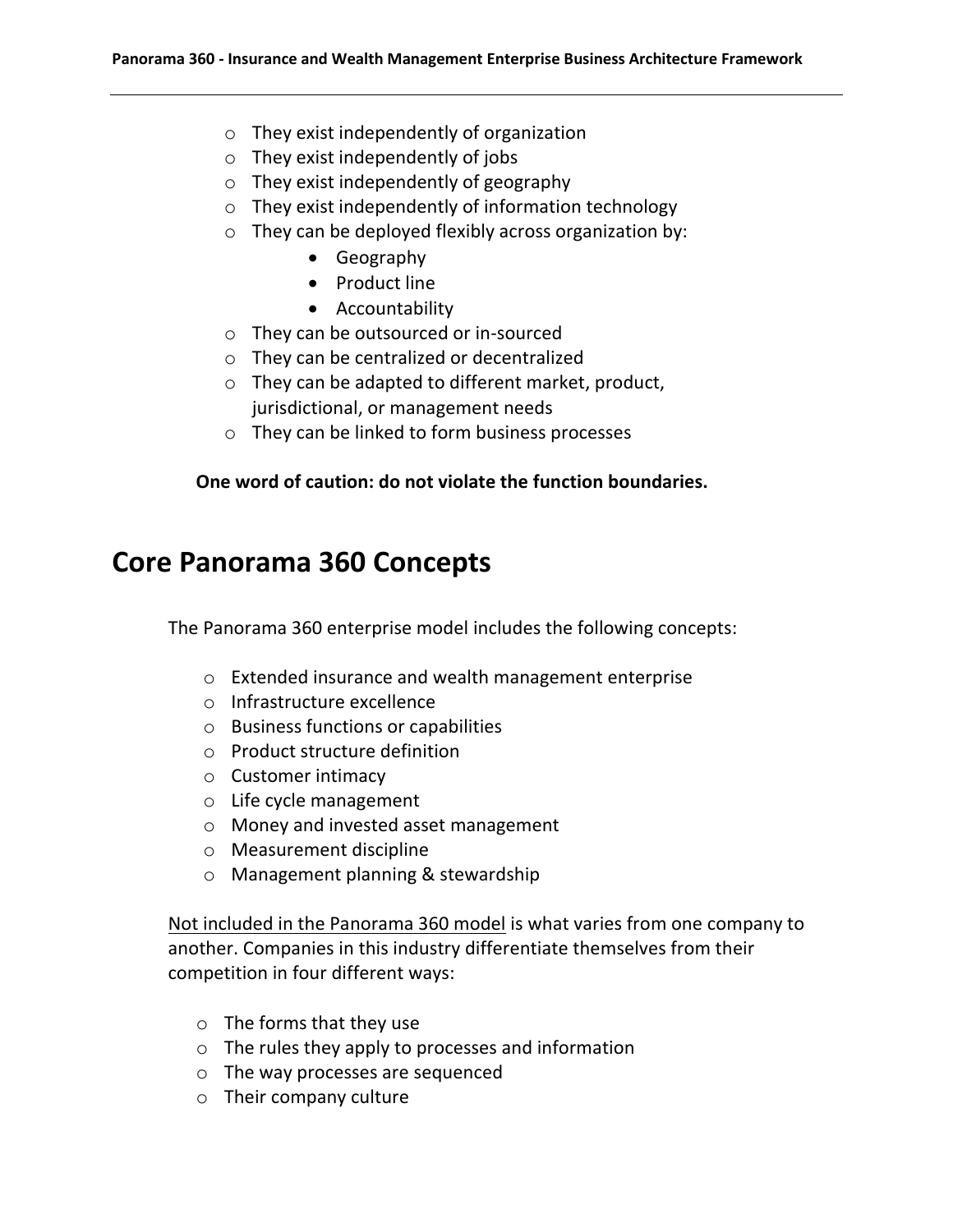These are the only four aspects that make companies in this industry different. This is why the Panorama 360 model does not contain the above mentioned aspects as they vary from company to company. Since they are different in each company, they are collected when processes and systems are developed categorizing them with each business function they related to.

# <span id="page-12-0"></span>**What is Panorama 360?**

Panorama 360 is a knowledge framework for planning and design of organizations, processes, and technology – a repository containing business function definitions, information requirements, and organizational aspects covering the full breadth of business managed in a Wealth Management and Insurance enterprise. It is a practical reference model for use in business process, management information, and information technology planning, design, development, implementation, including on-going management.

Panorama 360 can be tailored to a particular organization or project requirement and permits the enterprise to capture and leverage its own process and organization knowledge.

Panorama 360's knowledge base is a result of more than 50 years of industry related expertise, 10 years of direct modeling effort, and represents the best practice approaches found in 9 different countries. Panorama 360 encompasses such concepts as: segmenting target markets, improving product development process, managing customer relationships, cross-selling products, maximizing distribution channel effectiveness, measuring business success, and supporting business functions with appropriate technology.

The models have been successfully applied in several projects in the Life, Health, Wealth, and Property & Casualty industries.

The models in this document represent the first three levels of functional decomposition. The first three levels are:

- Business Domains (11 domains)
- Major Functions (70+ major functions)
- Business Functions (500+ business functions) or capabilities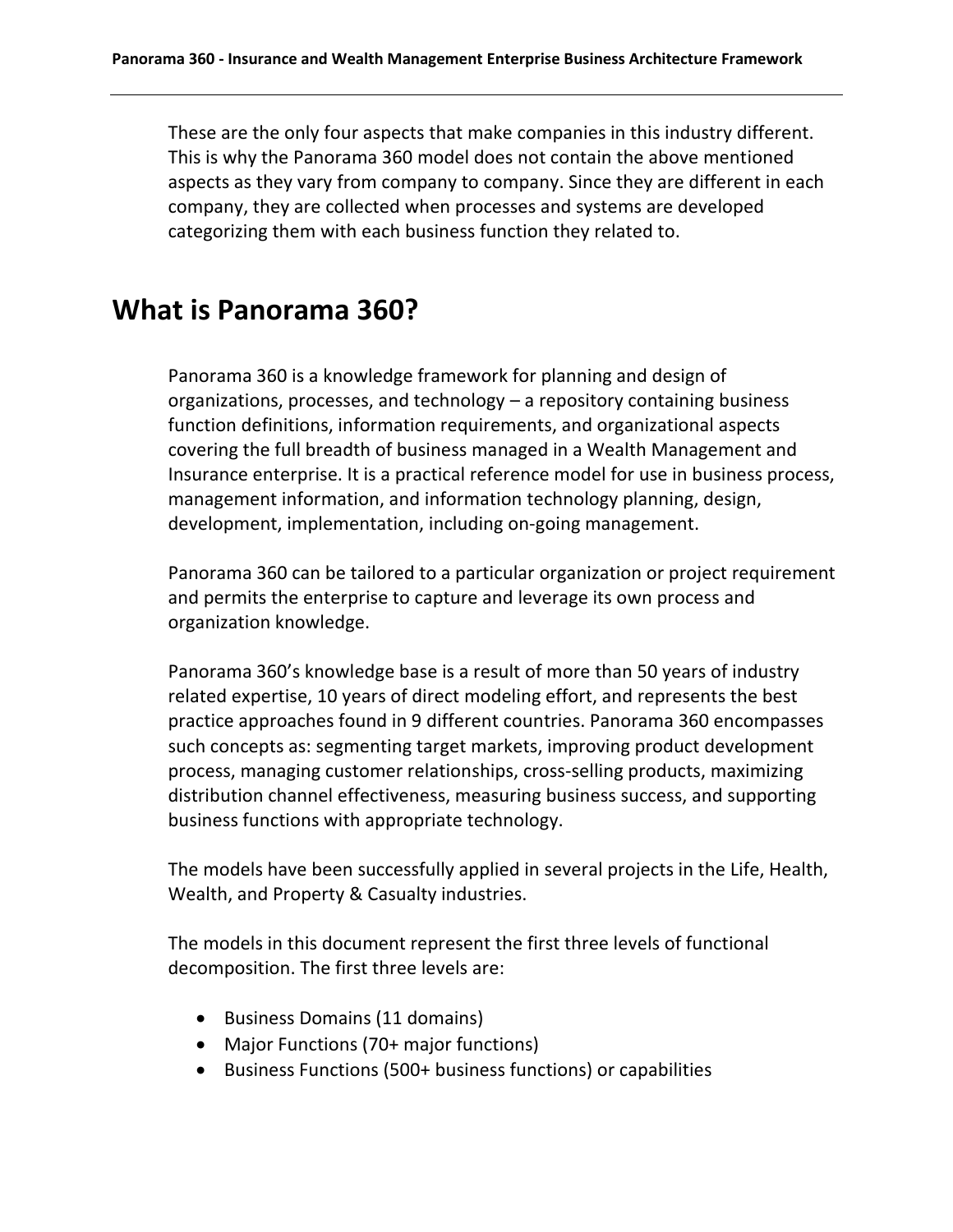# <span id="page-13-0"></span>**BUSINESS CONTEXT**

The following diagram represents the major external entities that have a role to play in any insurance and wealth management company. Depending on the line of business that is being addressed, the external parties may vary. This is not meant to be an exhaustive list.

### **Business Context (External Business Partners)**

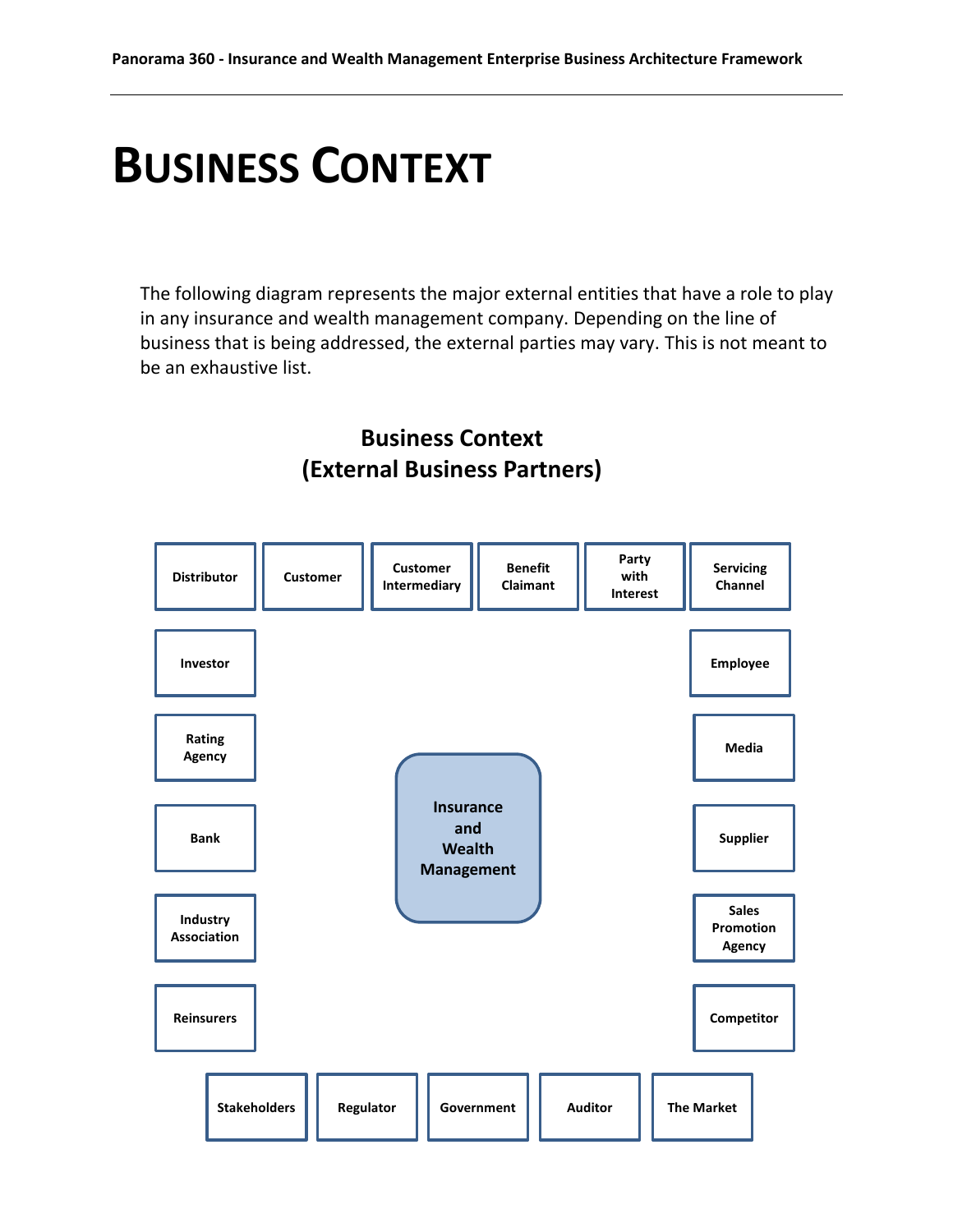# <span id="page-14-0"></span>**FUNCTIONAL DECOMPOSITION**

The functional models represented in this section are conceptual in nature and are intended to illustrate the main functions that are performed across the enterprise. The functions have been identified without regard to current jobs, procedures, or organization in order to reserve, for management, the flexibility for placement and assignment of the functions as business needs evolve.

The purpose of the models is to support the management of business engineering and technology development planning and the level of detail and rigour is commensurate with this purpose.

Eleven business domains have been identified that taken together accomplish the management and operational activities that are required to achieve the business vision.

- Marketing
- Product Development and Management
- Distribution and Sales
- Service Channel Management
- Customer Care
- Sold Product Services and Management
- Money Management
- Asset Management
- Business Management
- Infrastructure Development
- Organization Management

The models have been developed by performing 2 levels of decomposition in each of the 11 major Business Domains (a total of 3 levels). Meaningful descriptions of each Major Function as well as each Business Function (Capabilities) are provided.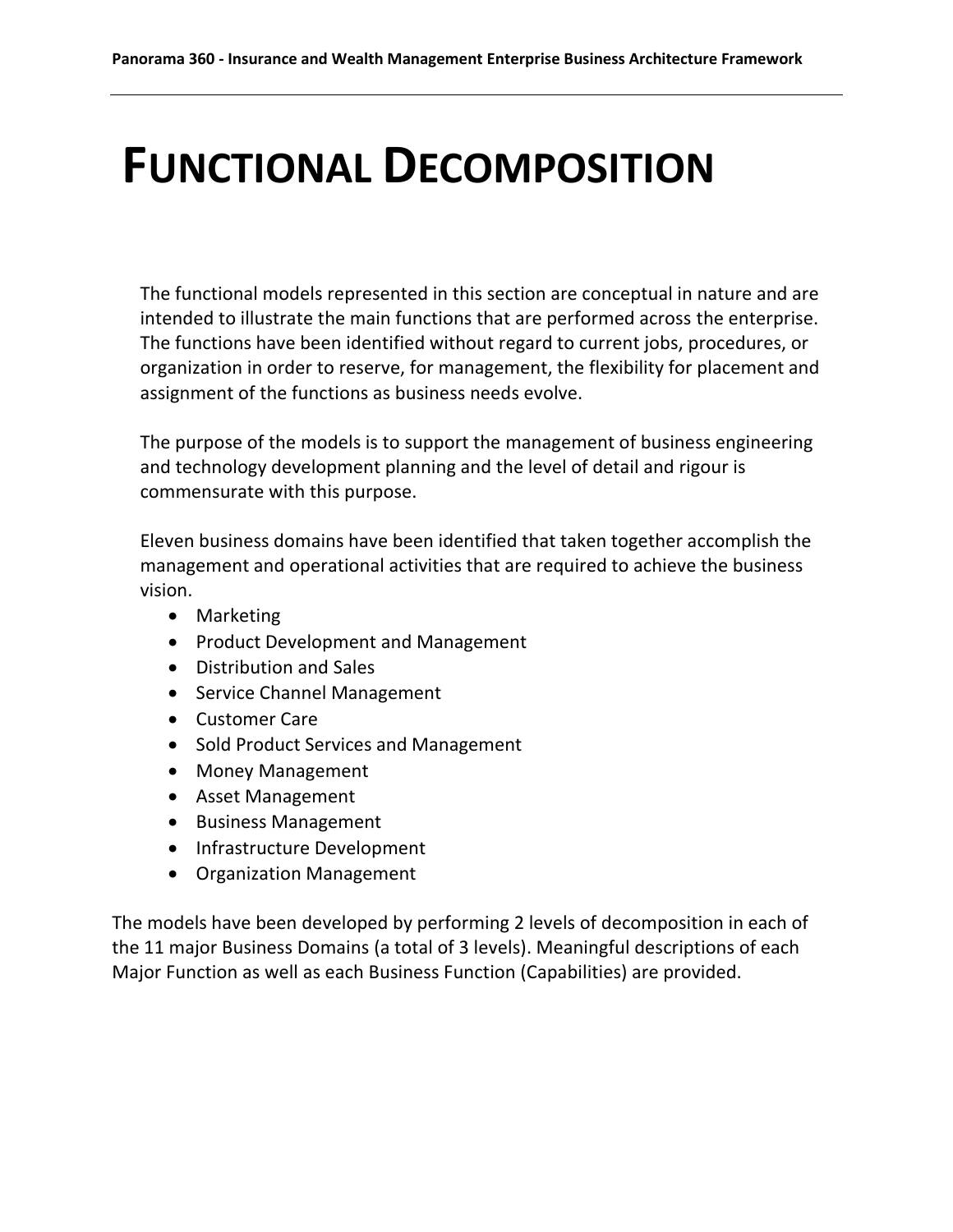The following graphic represents the 11 business domains found in Panorama 360.

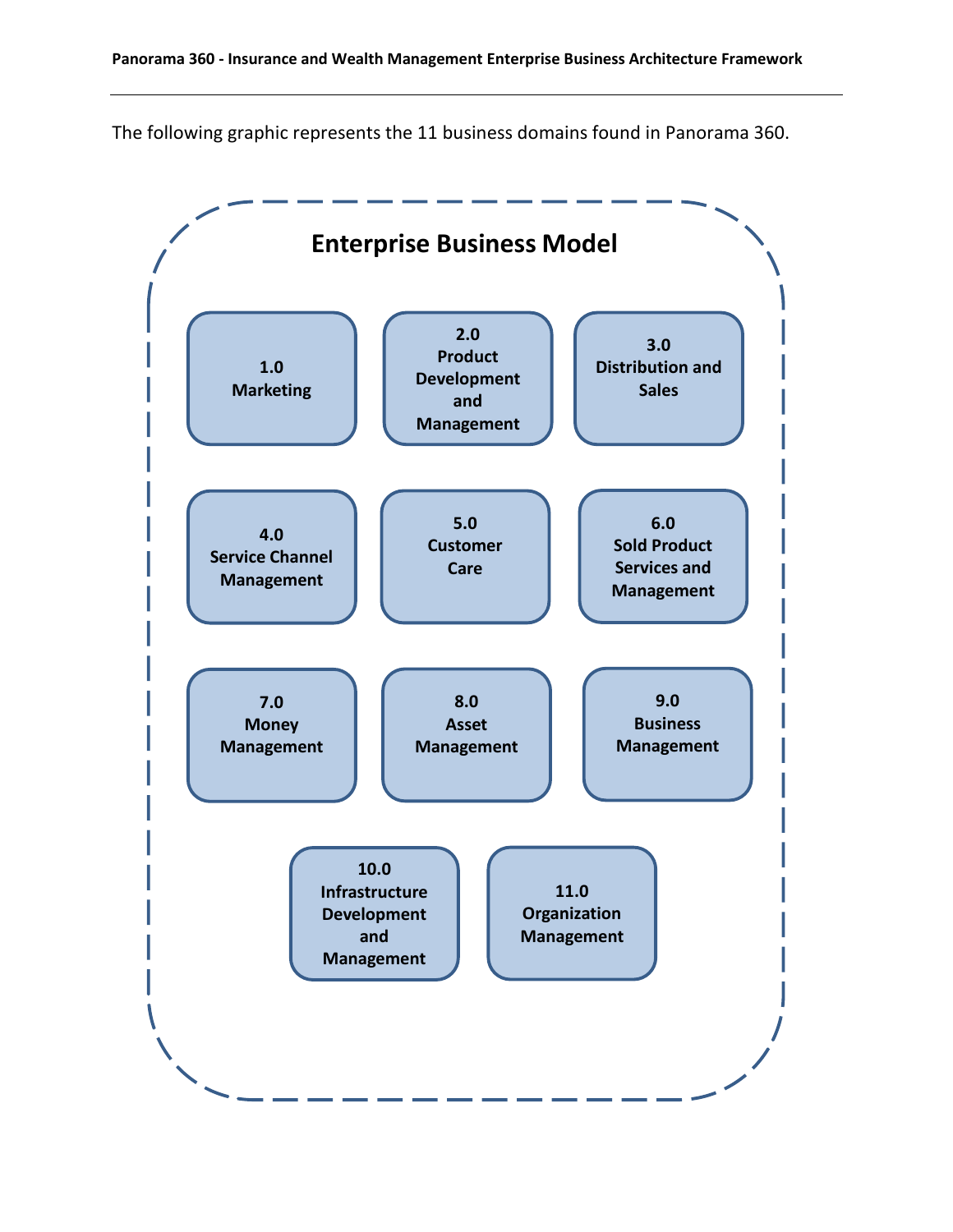# <span id="page-16-0"></span>**Panorama 360 - Major Capabilities Map**

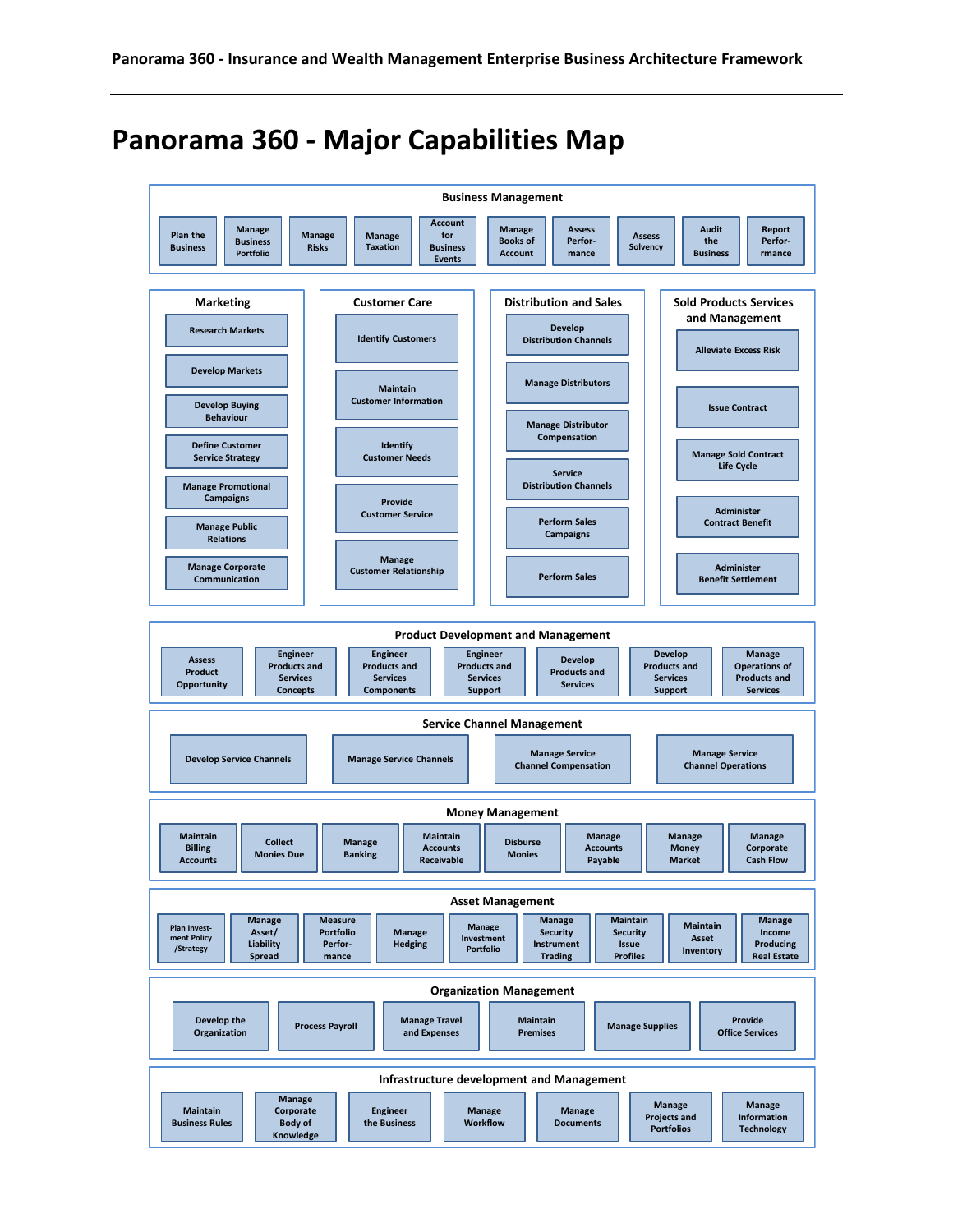# <span id="page-17-0"></span>**1.0Marketing**

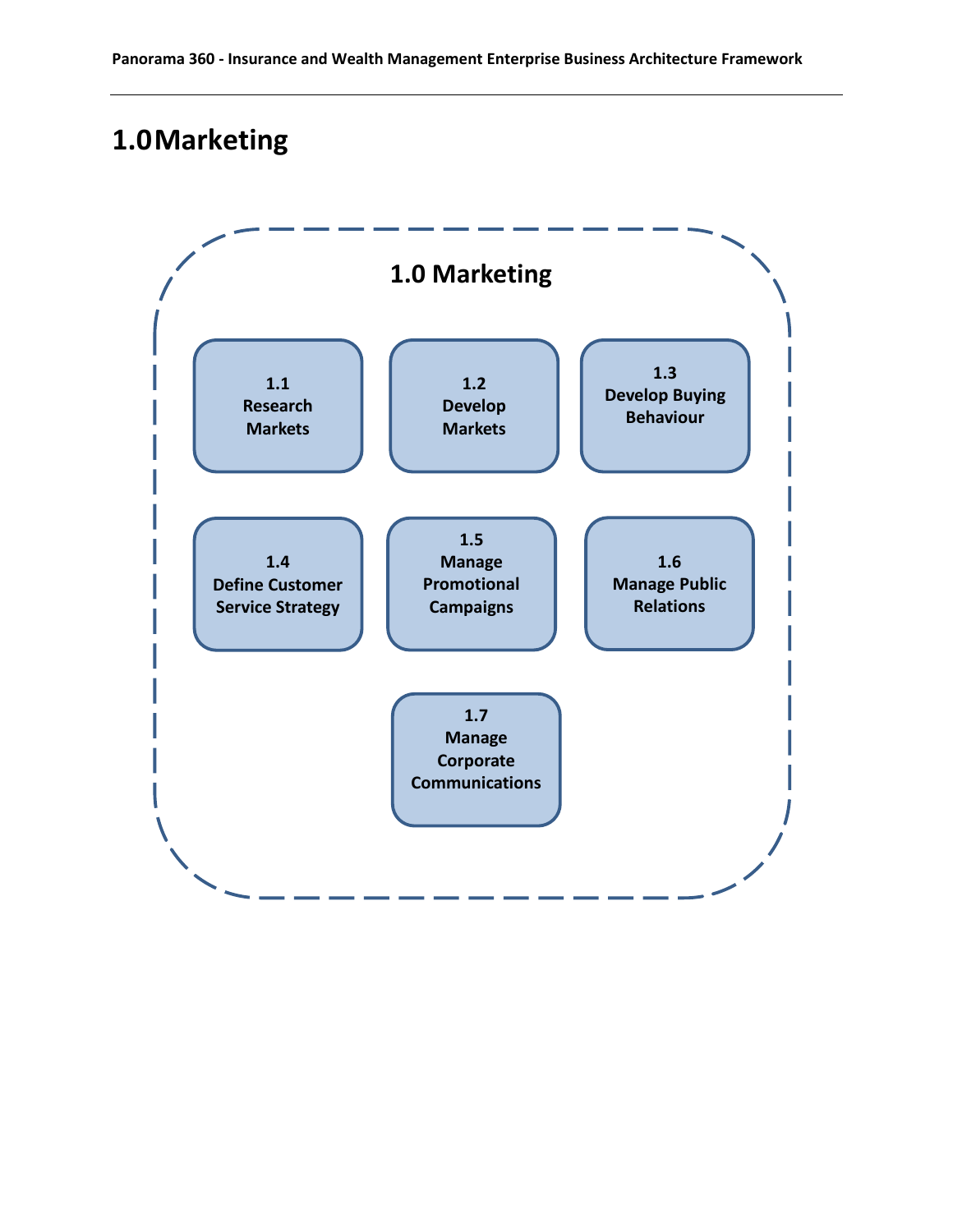### <span id="page-18-0"></span>**1.1 Research Markets**

From many sources, on different subject matters, and from various angles, gather information about markets which are the target of the organization. With this information on hand, assess the viability and macro-opportunities offered by the observed environments.

Among the functions that would be included under this, are consolidations of consumer profiles, gathering of external consumer data, and assessment of the political environment.

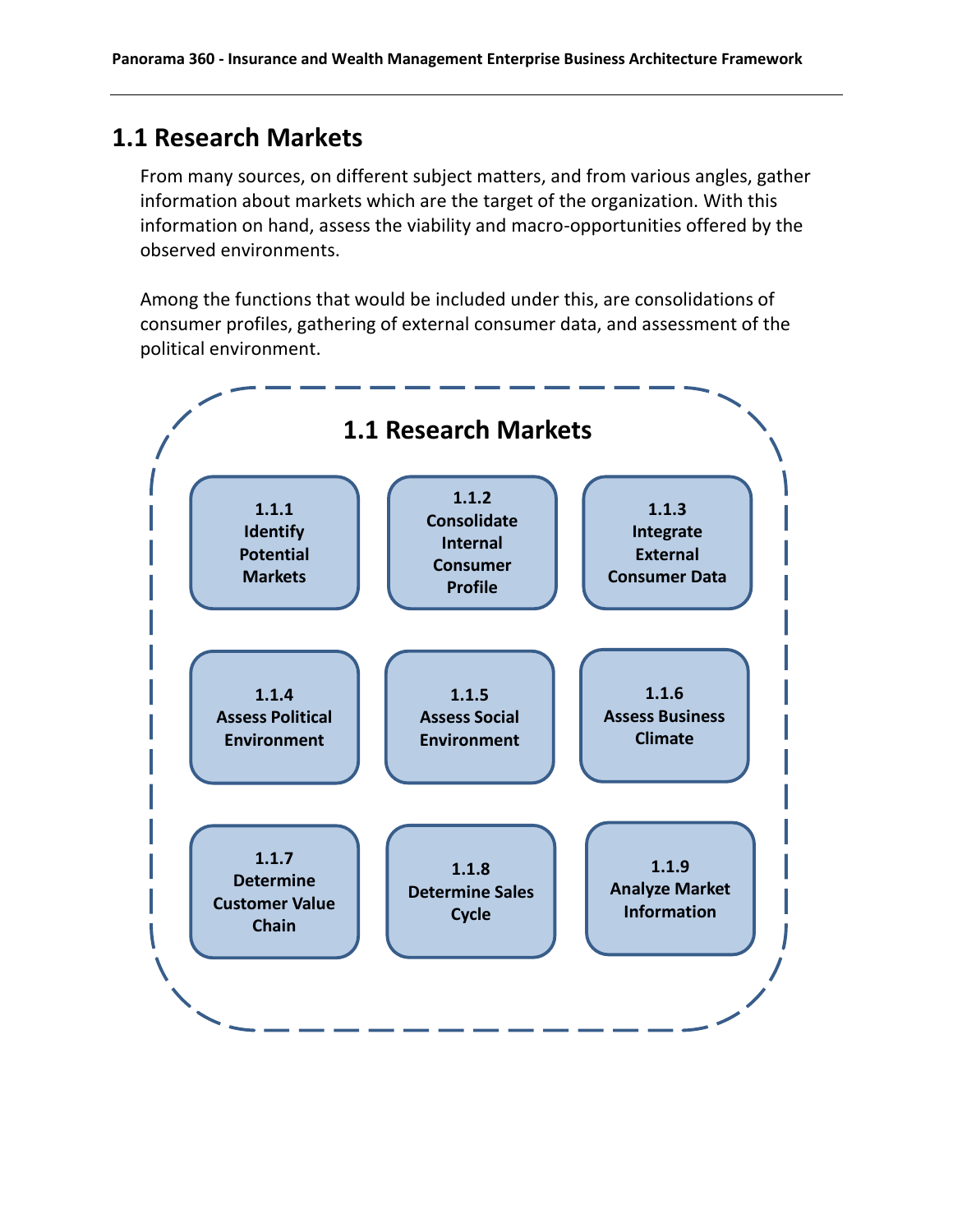### *1.1.1 Identify Potential Markets*

Gather relevant information about the various markets which may be of interest in order to expand the organization. The information related to these markets could be high level impressions based on trends, population growth, evolution of economy and perceived readiness to do business.

### *1.1.2 Consolidate Internal Consumer Profile*

Gather relevant information, available internally, on customer profiles, purchasing behaviour, complaint profiles, consumes requests, previous focus groups, customer satisfaction surveys, profitability assessments which could be useful to perform the research of potential new markets in line with the corporate objectives and directions.

### *1.1.3 Integrate External Consumer Data*

Gather relevant information, available through external sources, on consumer needs, consumer purchasing behaviour based on consumer profiles by revenue, by regions, by distribution channels, etc... , current sales volumes and profitability, which will provide indicators as to where the market is, where it seems to be going, how and where it is growing, and what consumers expect.

### *1.1.4 Assess Political Environment*

Gather information on the political environment, how supportive the government is towards certain products or ways of doing business, how the government s to legislate certain fiscal aspects as well as social benefits, and what is the likelihood that this may change in the future. Assess the existing regulatory environment and how it supports the products and services that are part of the offering.

### *1.1.5 Assess Social Environment*

Gather information on the social fibre of the market, how prepared is the population to accept new products and services or variations of products, new or improved ways of doing business, what is the openness to savings and investment as opposed to insurance/protection, what others initiatives have been attempted in the past and how well received were they.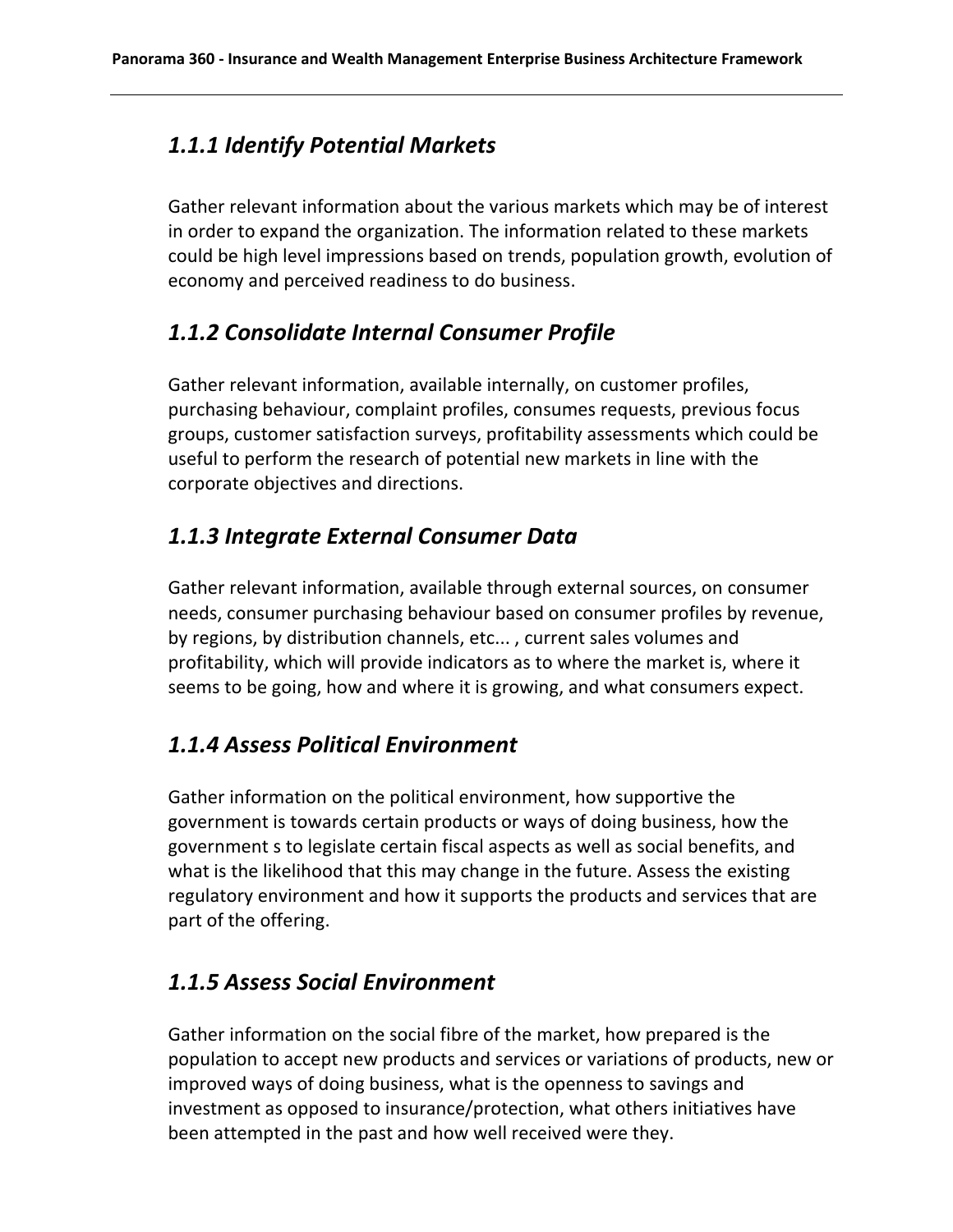#### *1.1.6 Assess Business Climate*

Gather information on how current businesses operate in the market, what is the penetration level, what taxation aspects do they have to face, who are the potential competitors, how is the climate expected to change or to stay similar. Identify potential and non-traditional competitors as well as substitute or alternate products.

#### *1.1.7 Determine Customer Value Chain*

Based on what is known of the targeted markets, identify the full spectrum of financial services that will meet consumer expectations and the network of distribution and service delivery that will be required. Which stages of the customer value chain will tend to pull the attention and stimulate the needs?

#### *1.1.8 Determine Sales Cycle*

Based on the markets that are targeted, determine the sales cycle that will be required to develop prospects and book new business. Depending on the culture or other social aspects and the products and services, the sales cycle will be longer or shorter, through local associates or direct, easy or difficult, emotional or analytical, pull or push, etc…

#### *1.1.9 Analyze Market Information*

Based on the above-mentioned information, generate analyses, models, simulations and profiles to paint a picture relative to the potential markets, new or enhanced products, population segments, in order to form a base to decide which areas or markets the organization could develop.

**This is just a sample of the functional decomposition. There are 523 other functions described in the book as per the table of content.**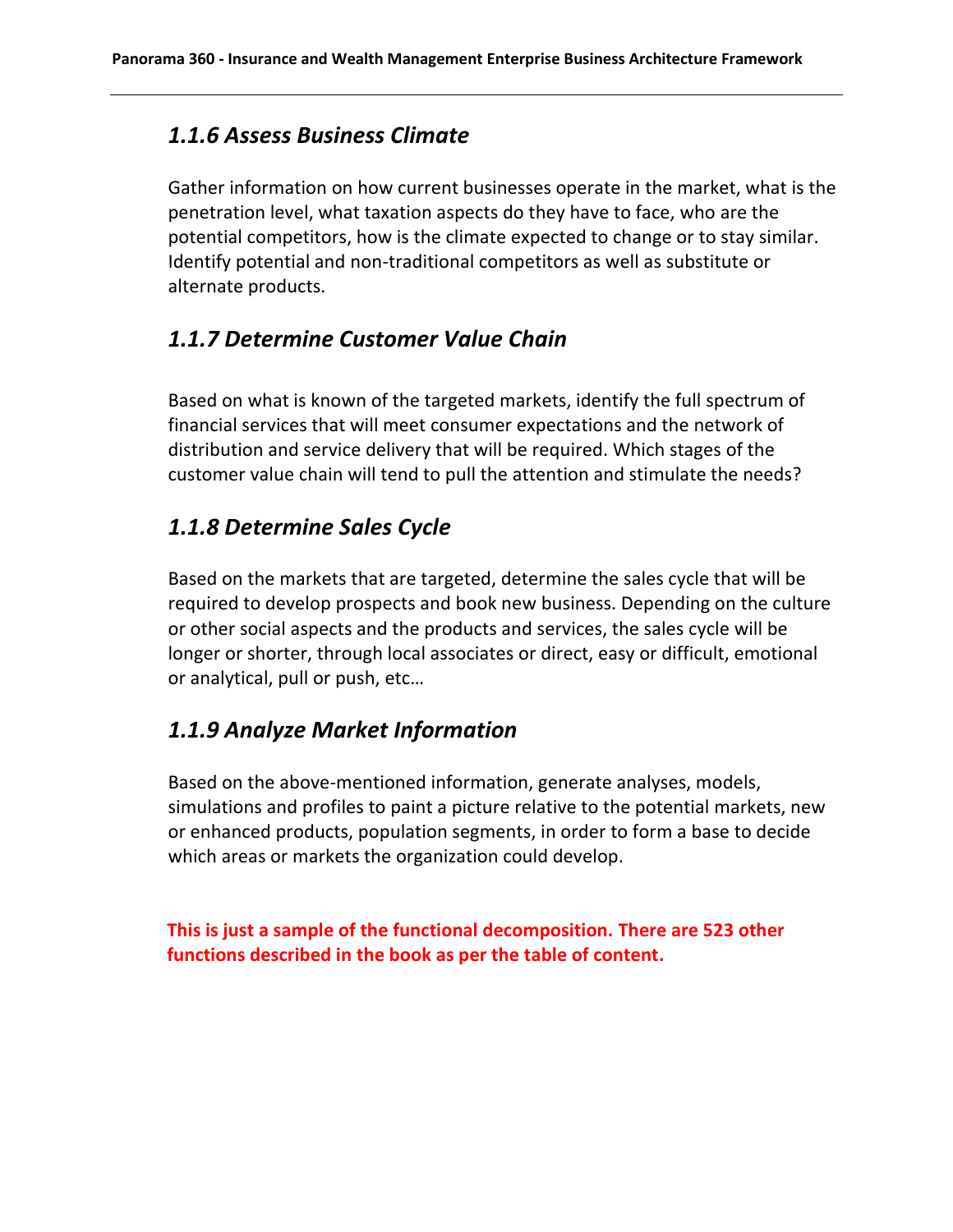# <span id="page-21-0"></span>**INFORMATION ARCHITECTURE**

This information model has multiple relationships but for sake of simplicity, these are not shown here. A brief description of each information component is provided in the following sections.

As different project initiatives develop more detailed views of the information, they can be mapped into this highest information model.

This model will support both the operational information and types of management and customer information that is required to support organizations.

The information model is three tiers decomposition of the information being managed in an insurance and wealth management organization. There is a one to one mapping of the functional model with the three levels of the information model. The information model is sub-divided into three levels.

- Information Domains
- Information Subject
- Information Topics

At the Topic level, you will find a definition for each of the Topics. The following graphic represents the 13 information domains.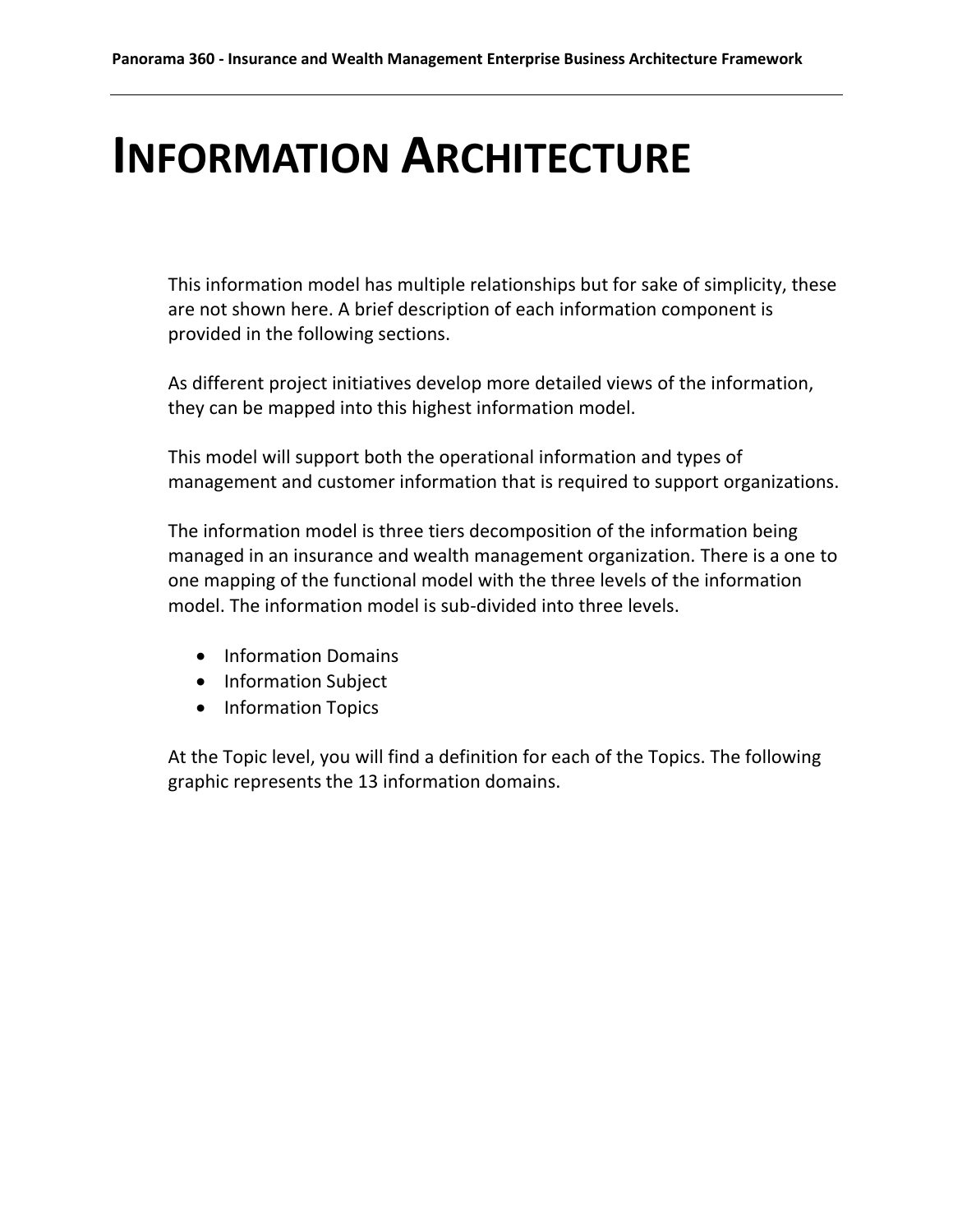# <span id="page-22-0"></span>**Conceptual Information Model**



# **Information Domains**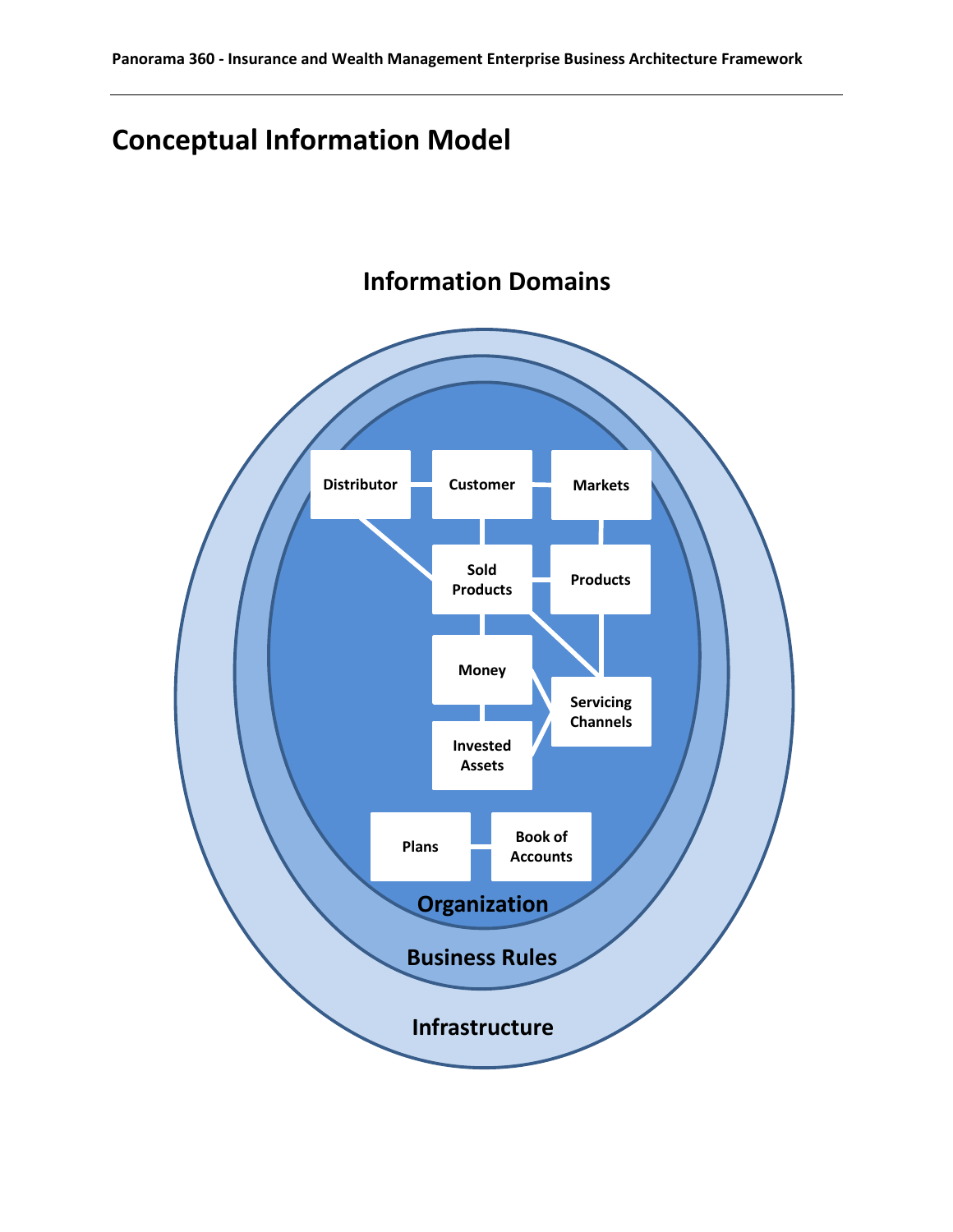# **Market Information Model**



#### **Markets**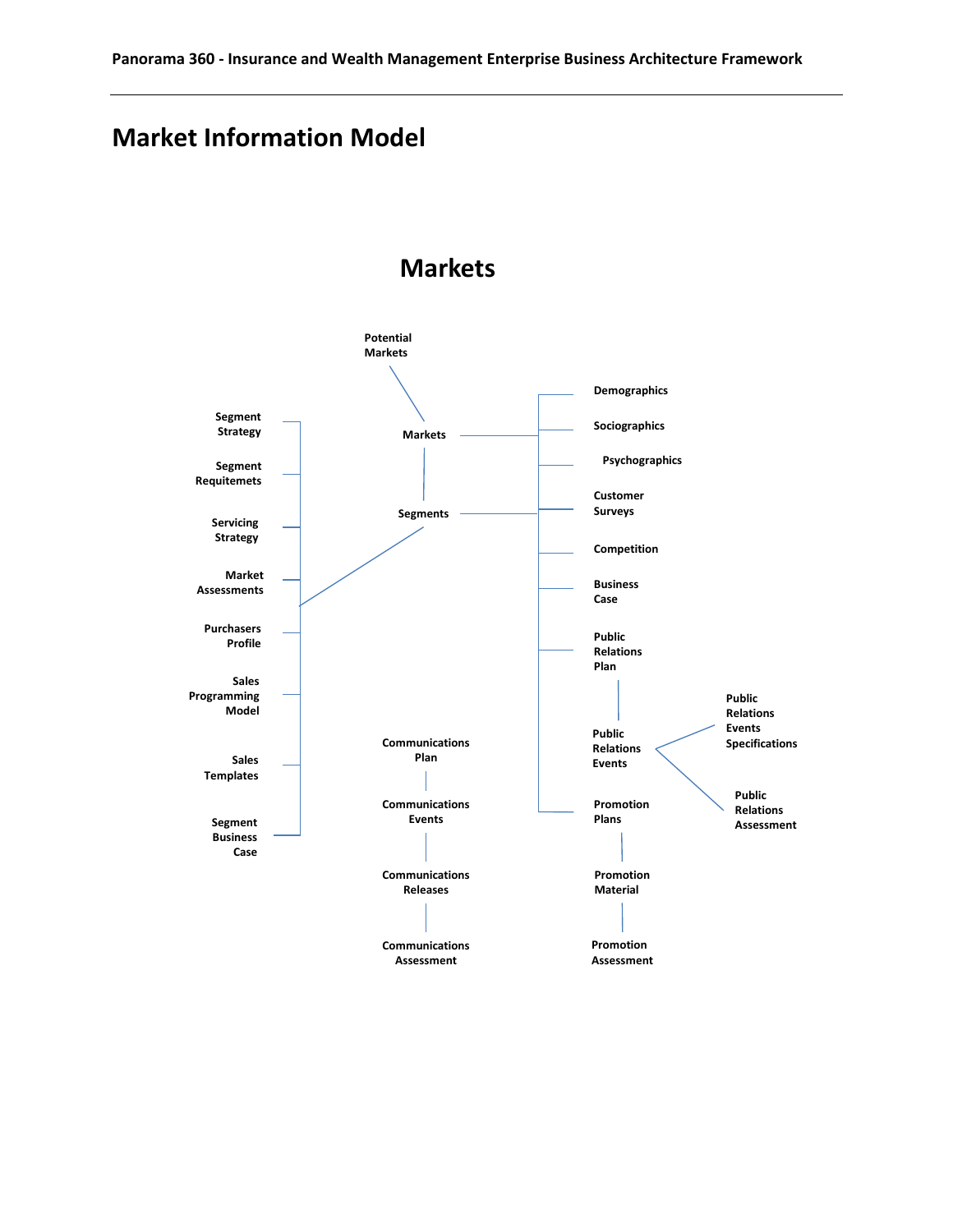#### *Market Domain*

#### **Market Subject**

Market

Defines the market places chosen to sell products and services.

Demographics

Defines demographic data of current and potential customers.

Sociographics

Defines the wants and desires of current and potential customers.

Psychographics

Defines customer behaviours in purchasing.

Competition

Defines the competitors in current and potential markets.

Share of Market

Defines the current market share of the various companies.

Consumer Survey

Defines the current and potential answers and reactions to surveys.

Potential Markets

Defines the potential markets to go for.

Market Business Case

Defines the business cases presented to enter new markets or avoid certain markets.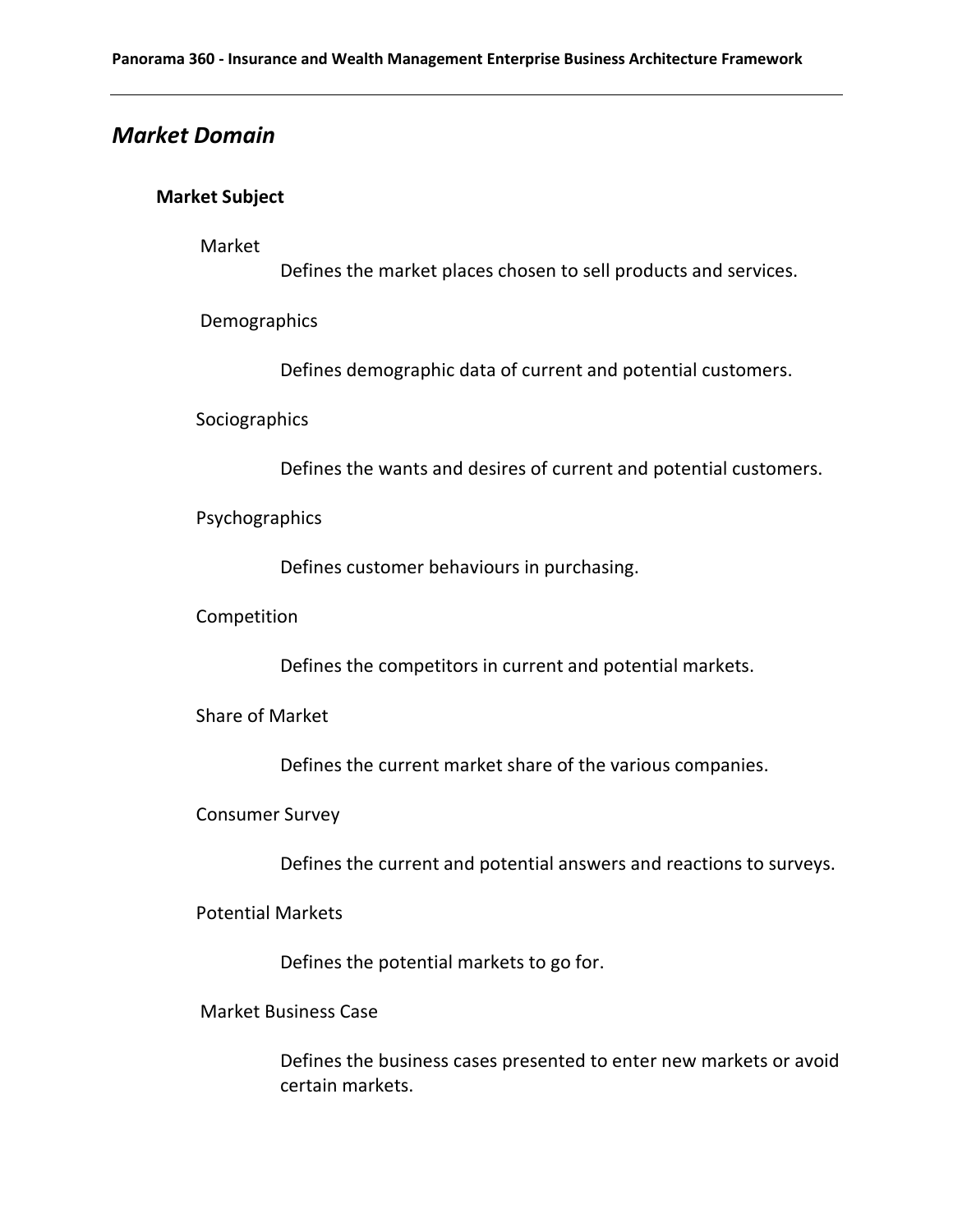#### **Segment Subject**

#### Segment

Defines a market segment in terms of demographics, psychographics, social values and political factors.

#### Segment Requirements

Defines central information about the market place needs including, customer product needs, service requirements and distribution needs.

#### Market Assessments

Defines the results of assessing the appropriateness of market segments.

#### Segment Strategy

Defines the strategy for selected market segments which respond customer needs.

#### Segment Business Case

Defines the business case for entering a certain market segment.

#### **Buying Subject**

Purchasers Profile

Defines the profile of a purchaser of products and services. This information includes buying customer's relationship profile, life cycle profiles, etc...

Sales Programming Model

Defines how and when products should be sold to customers. This information includes information that identifies opportunities for the offer and purchase of products and services.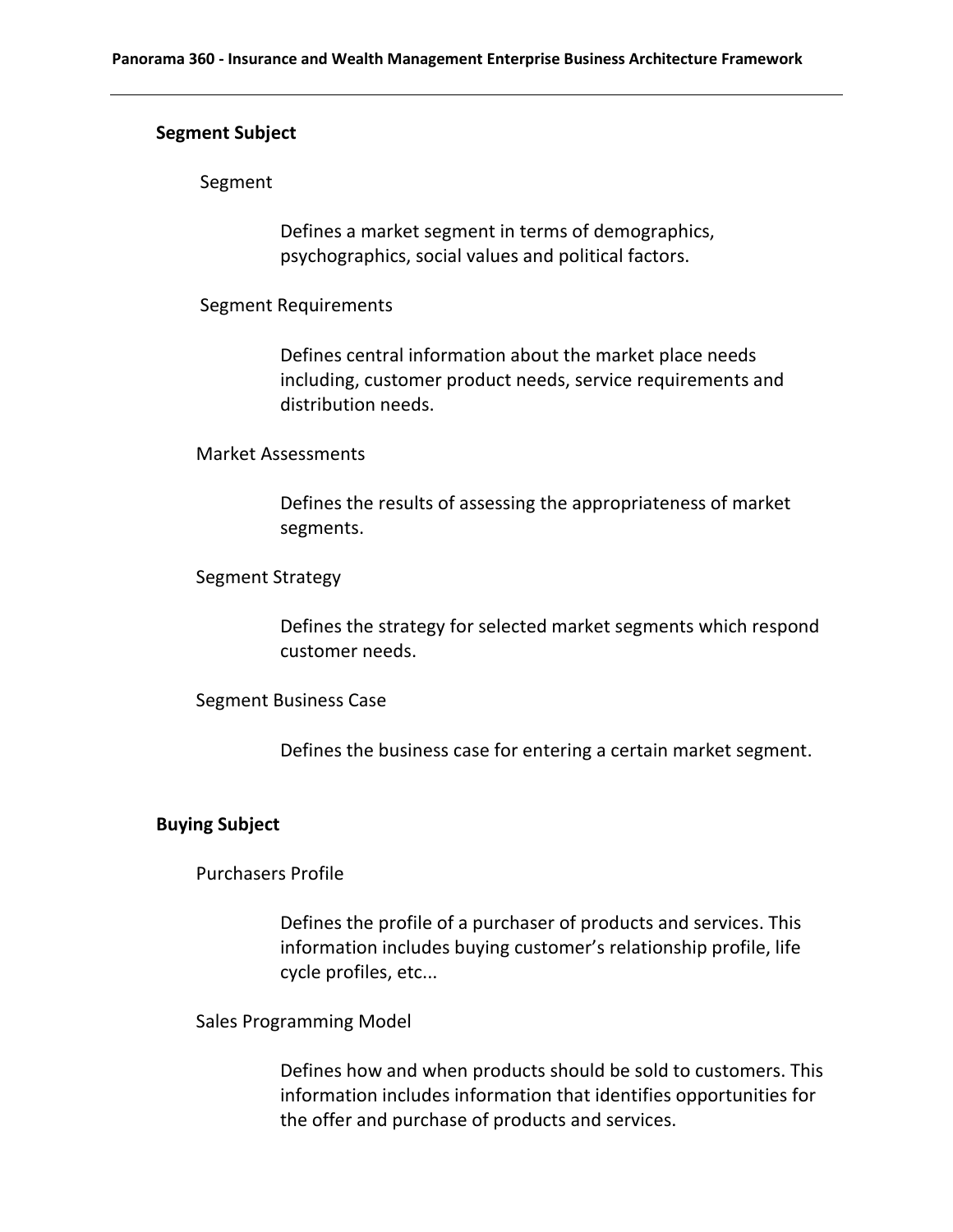Sales Template

Defines templates for selling each product and services. This information provides for triggering events and product affinity when looking for opportunities.

#### Buying Assessment

Defines how buying products takes place. This information includes the opportunities for offering and purchasing of products and services, price elasticity and preference to access modes.

#### **Servicing Strategy Subject**

Servicing Strategy

Defines how and what service will be provided to customers. This information includes what types of resources, technology, processes and servicing networks are required to provide the expected service levels.

**An information structure plus definitions for all the 13 Domains, 73 Subjects and approximately 600 Topics are being provided in the book.**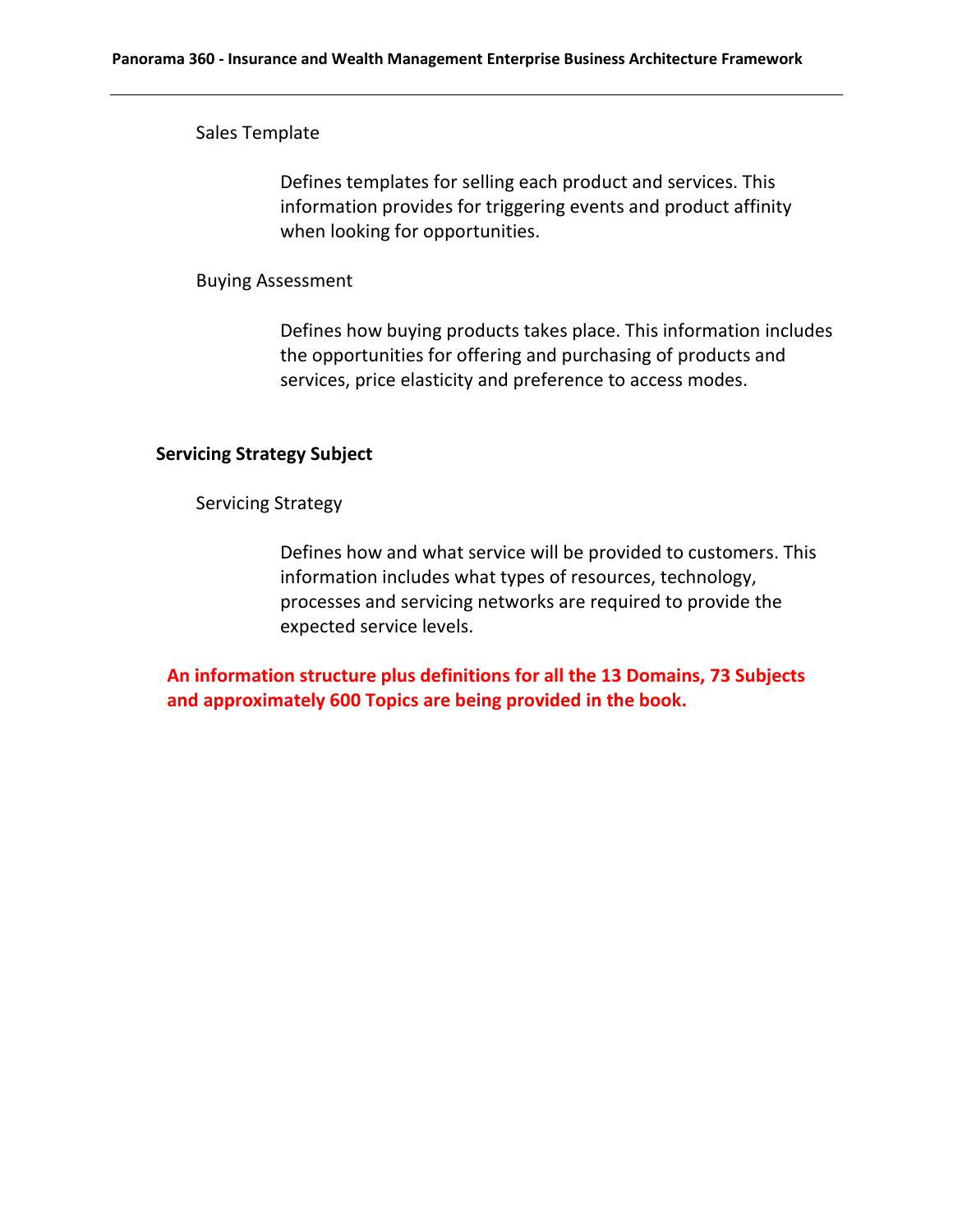# <span id="page-27-0"></span>**FUNCTIONS AND INFORMATION INTERSECTION**

The following section shows a breakdown of the business functions with the information that each function manages.

### <span id="page-27-1"></span>**1.0 Marketing**

| <b>1.1 Research Markets</b> | <b>Encapsulated Business Functions:</b>                                                                                                                                                                                                                                                                             |
|-----------------------------|---------------------------------------------------------------------------------------------------------------------------------------------------------------------------------------------------------------------------------------------------------------------------------------------------------------------|
|                             | 1. Identify Potential Markets<br>2. Consolidate Internal Consumer Profile<br>3. Integrate External Consumer Data<br>4. Assess Political Environment<br>5. Assess Social Environment<br>6. Assess Business Climate<br>7. Determine Consumer Value Chain<br>8. Determine Sales Cycle<br>9. Analyze Market Information |
|                             | Encapsulated Information:                                                                                                                                                                                                                                                                                           |
|                             | Demographics<br>Sociographics<br>Psychographics<br>Competition<br><b>Share of Market</b><br><b>Consumer Survey</b><br><b>Potential Market</b>                                                                                                                                                                       |
| <b>1.2 Develop Markets</b>  | <b>Encapsulated Business Functions:</b>                                                                                                                                                                                                                                                                             |
|                             | 1. Perform Market Segmentation                                                                                                                                                                                                                                                                                      |

2. Identify Segment Needs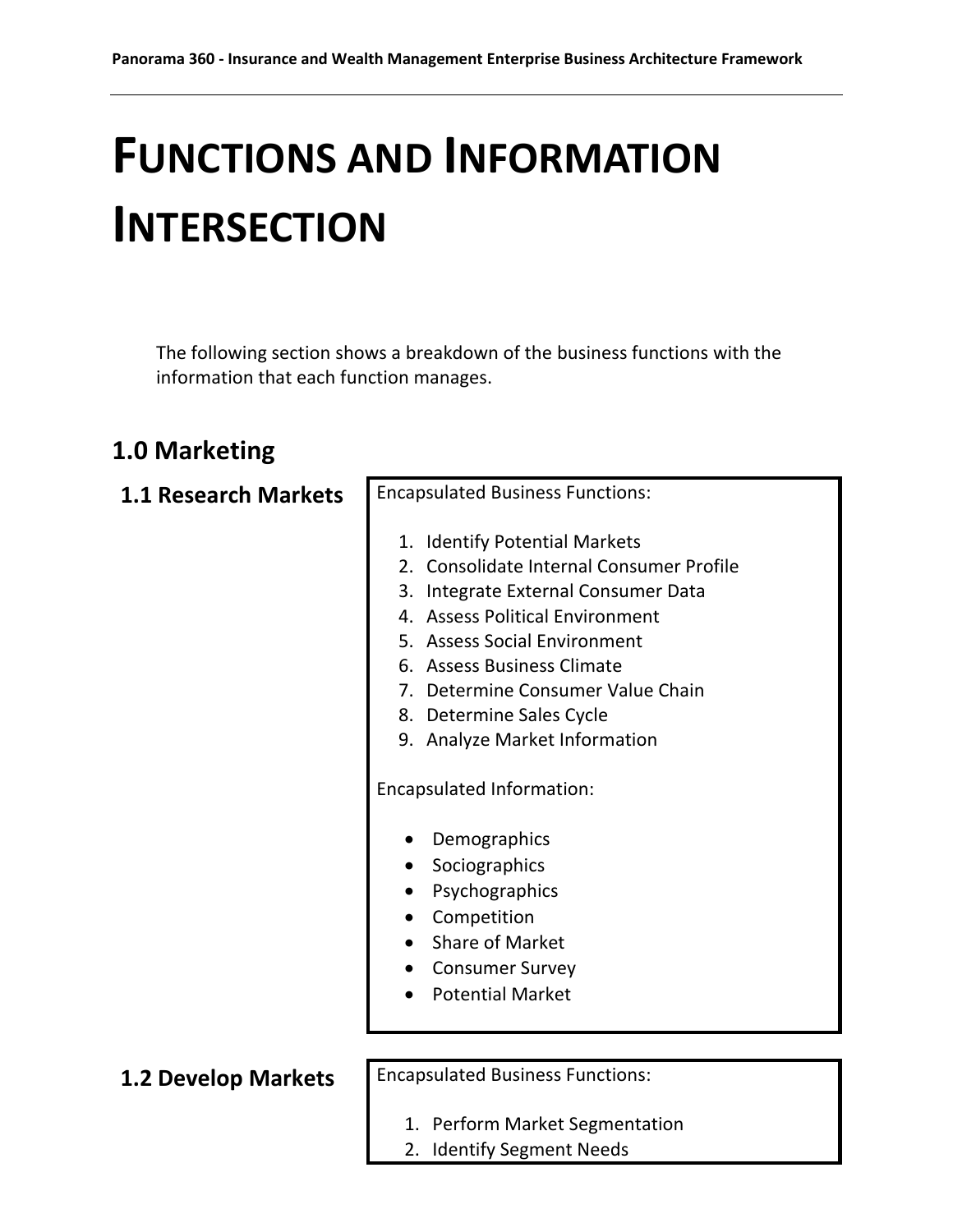- 3. Identify Segment Product Needs
- 4. Identify Segment Service Needs
- 5. Identify Distribution Needs
- 6. Determine Target Segment Value Proposition
- 7. Identify Entry/Exit Barriers
- 8. Define Market Segment Initiatives
- 9. Define Monitoring Requirements
- 10.Perform Competitive Analysis
- 11.Define Market Segment Strategy
- 12.Prepare Segment Business Case

Encapsulated Information:

- Segment
- Segment Requirements
- Market Assessments
- Segment Strategy
- Segment Business Case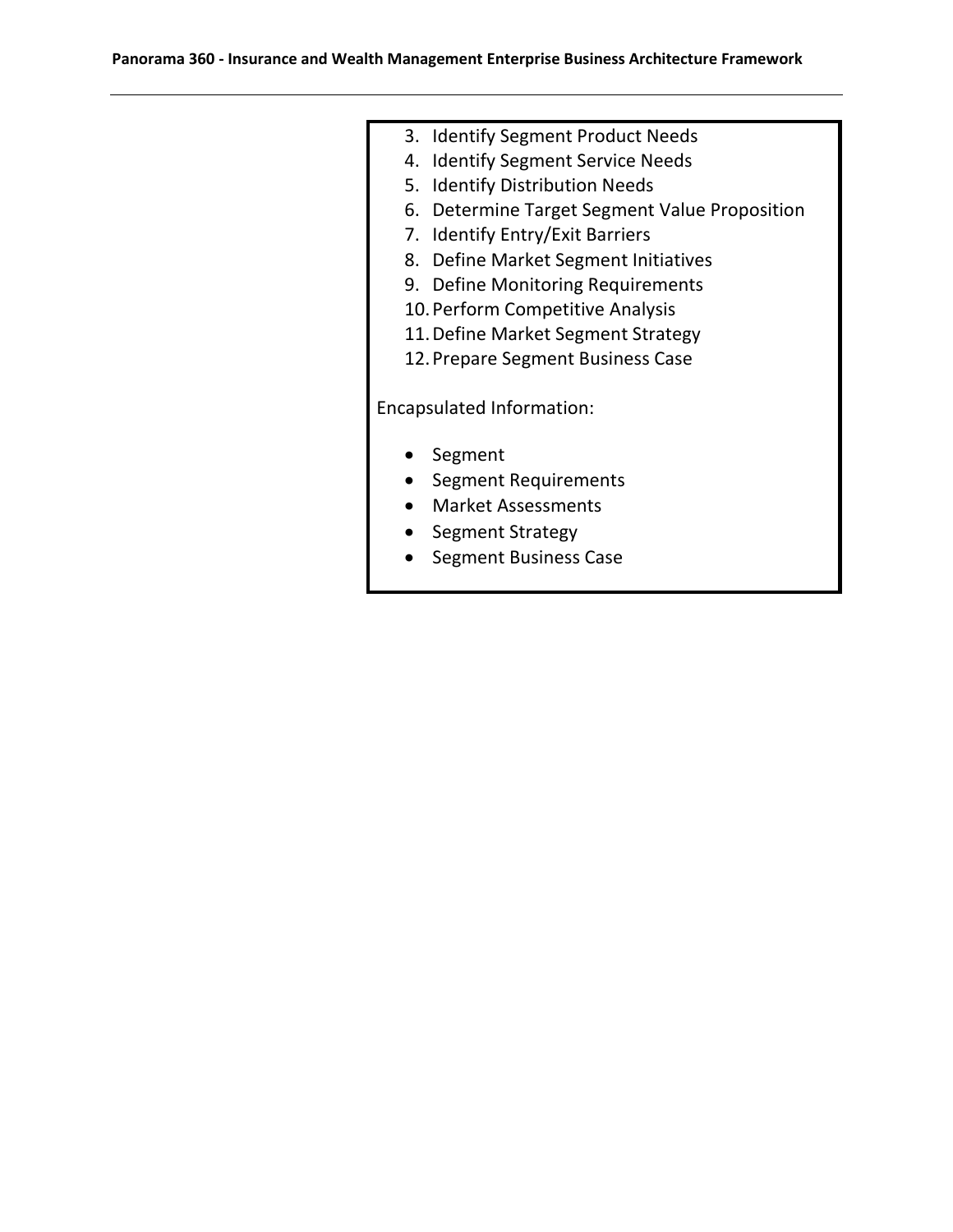# <span id="page-29-0"></span>**BUSINESS PROCESS ASSEMBLY FROM BUSINESS FUNCTIONS**

The businesses of any Financial Institutions are accomplished through various processes such as the Customer Service process, or the Product Development process, or the Strategic Planning process.

These processes tend to change significantly over time as they respond to different marketplace, profitability, or technology forces. The processes are always being tuned and improved in terms of geography, timeliness, and accountability. However, while the processes themselves change, the fundamental functions performed and the information used by the processes tends to be stable.

The business functions presented in this document represent the functional and information stability and affinity of the organizational building blocks.

The following examples demonstrate how the business functions are used to develop the required business processes.

# <span id="page-29-1"></span>**Business Architecture**

Information technology provides the optimal business enhancements when its design and deployment are closely aligned with the business functions that it supports, enables, or enhances. It also needs to be readily and flexibly reconfigured to accommodate changed deployment of the supported business functions.

The Enterprise Architecture is a conceptual representation of a business vision in terms of functions, information, technology and how the organization could take advantage of the potential flexibility. This global business representation is primarily guided by the strategies of an organization, and will sometimes address some high level tactical concerns but will always shy away from any operational considerations.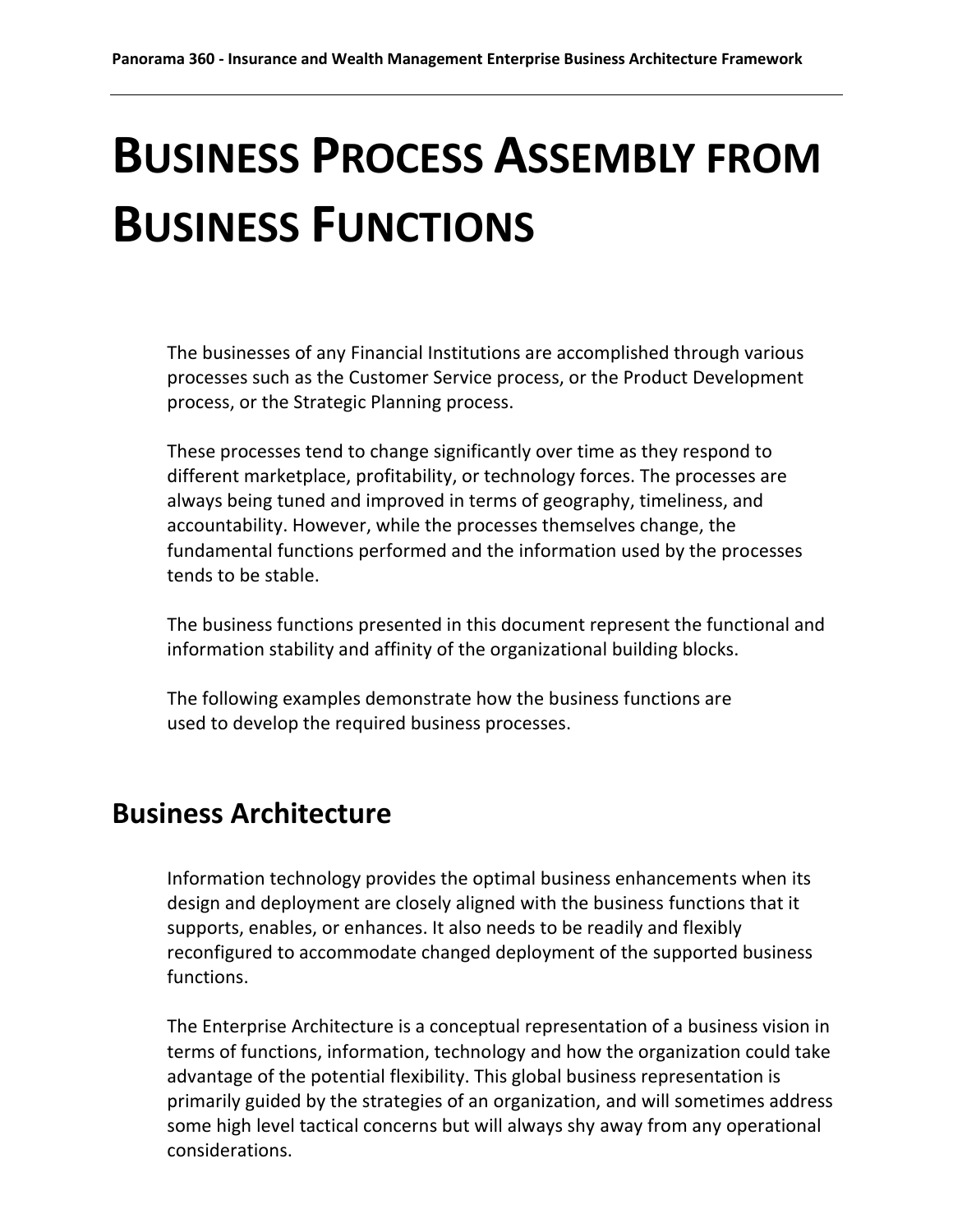The Enterprise Architecture identifies a number of high level business functions including their critical interfaces across the entire business, points to functions that have high leverage potential through commonality and strategic fit plus recommend information technology structures and initiatives that align with the business.

The business capabilities represent a description of a number of business functions an organization must manage well in order to achieve the vision and the objectives. They are considered as the fundamental blocks of a business.

### <span id="page-30-0"></span>**Business Functions**

The business functions are defined and described completely independent of organizational structures, job definitions, geographic differences, market segments, lines of business products, customer profiles and information technology. Business capabilities are well defined business functions with the related information they manage and use.

The business functions are comparable to the interlocking bricks of an organization. As with interlocking plastic bricks, one can make all kinds of meaningful objects with the same set of bricks. The same is true of business functions.

They can be grouped and assembled to perform various business processes which are meaningful to the organization. They can also be ungrouped, regrouped differently and re-assembled to respond to different or changing organizational structures, job descriptions, cultures, lines of business, etc... In short, business functions can be:

- deployed flexibly across organizations for any geographic area, lines of business, products, accountability
- outsourced or in-sourced depending of the need
- can be centralized or decentralized
- can be adapted to different market, product, jurisdictional or management needs

And most importantly, can be linked together flexibly to form business processes meaningful to the organization.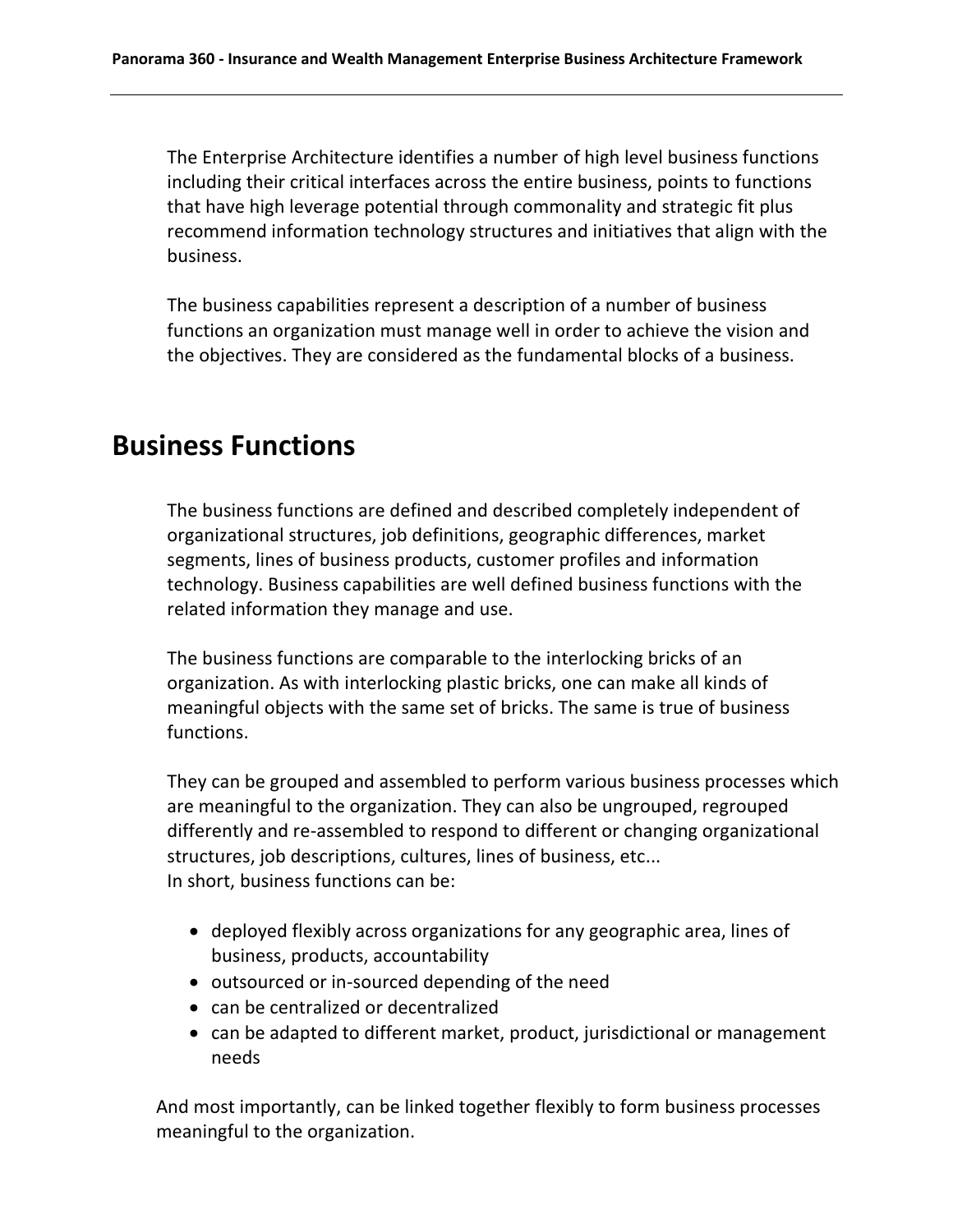An example of business functions are:

- 6.4.1 Record Benefit Request
- 6.5.3 Negotiate Benefit Disbursement

Both of them could be part of a major business process which could be called for some parts of the organization "Benefit Management".

This describes the business functions which need to be accomplished if a customer has made a benefit request. Regardless of the type of contract or purchased product, these functions would apply. It also shows which areas of information would be managed under these business functions. Administer Benefit Settlement Encapsulated Business Functions 1. Investigate Circumstances 2. Control Benefit Abuse 3. Negotiate Benefit Disbursement 4. Manage Litigation 5. Manage Subrogation 6. Manage Salvage 7. Settle Request 8. Settle Expenses 9. Audit Customer Benefit Process Encapsulated Data Evidence • Investigation Reports • Settlement Litigation Events Subrogation Items Salvage Items Benefit Audit Reports **B u s i n e i s o s n e F u n c t I n t e r f a c**

# <span id="page-31-0"></span>**Assembling Business Functions (Capabilities)**

Depending on how an organization is structured, the product they sell and the strategies they have adopted, systems will be deployed differently. However, the systems building blocks should be the same but will be assembled differently.

An example of function assembly is the process a business must go through when a sale is made through a referral provided by someone else.